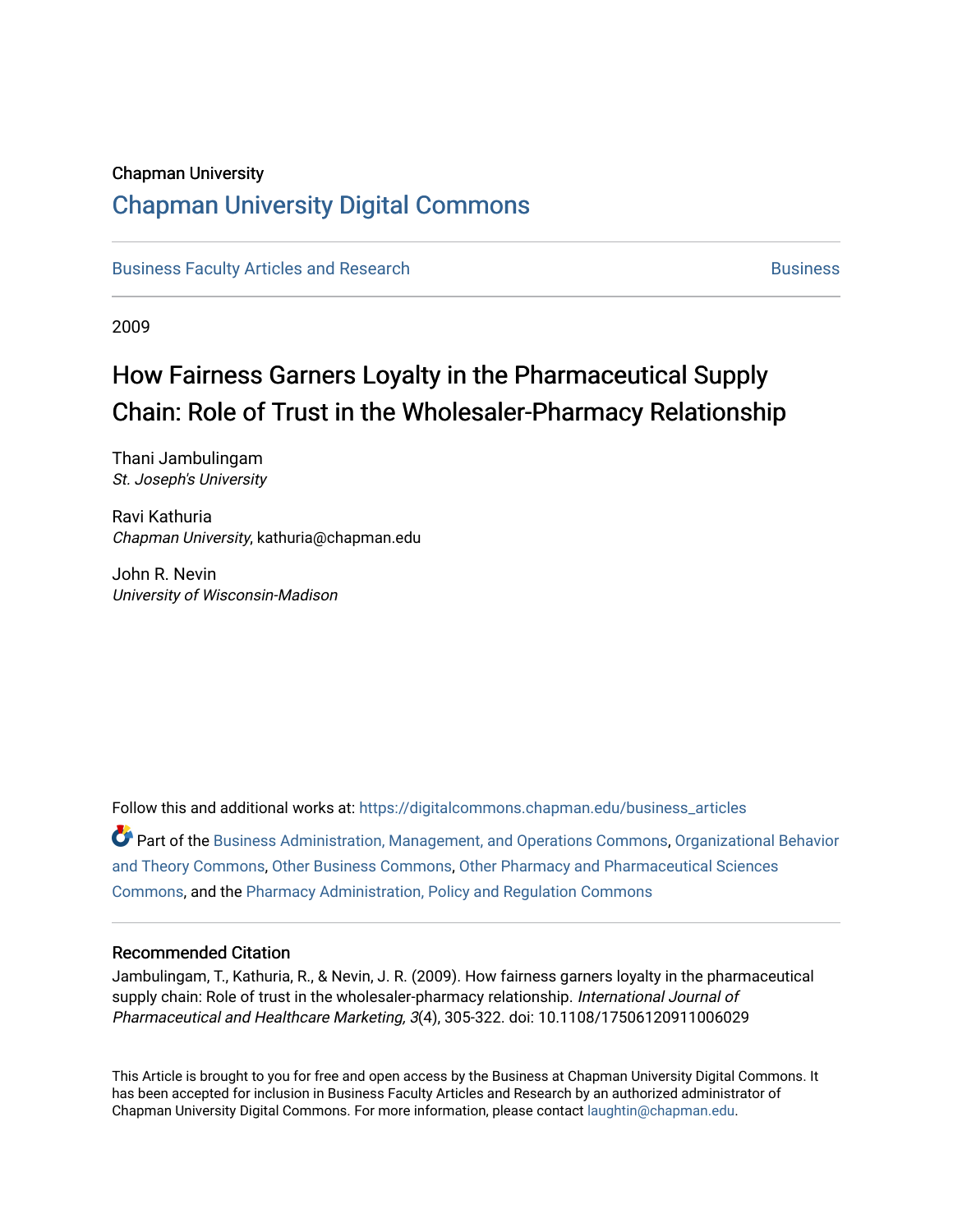# How Fairness Garners Loyalty in the Pharmaceutical Supply Chain: Role of Trust in the Wholesaler-Pharmacy Relationship

## **Comments**

This is a pre-copy-editing, author-produced PDF of an article accepted for publication in International Journal of Pharmaceutical and Healthcare Marketing, volume 3, issue 4, in 2009 following peer review. The definitive publisher-authenticated version is available online at [DOI: 10.1108/17506120911006029](https://doi.org/10.1108/17506120911006029).

Copyright Emerald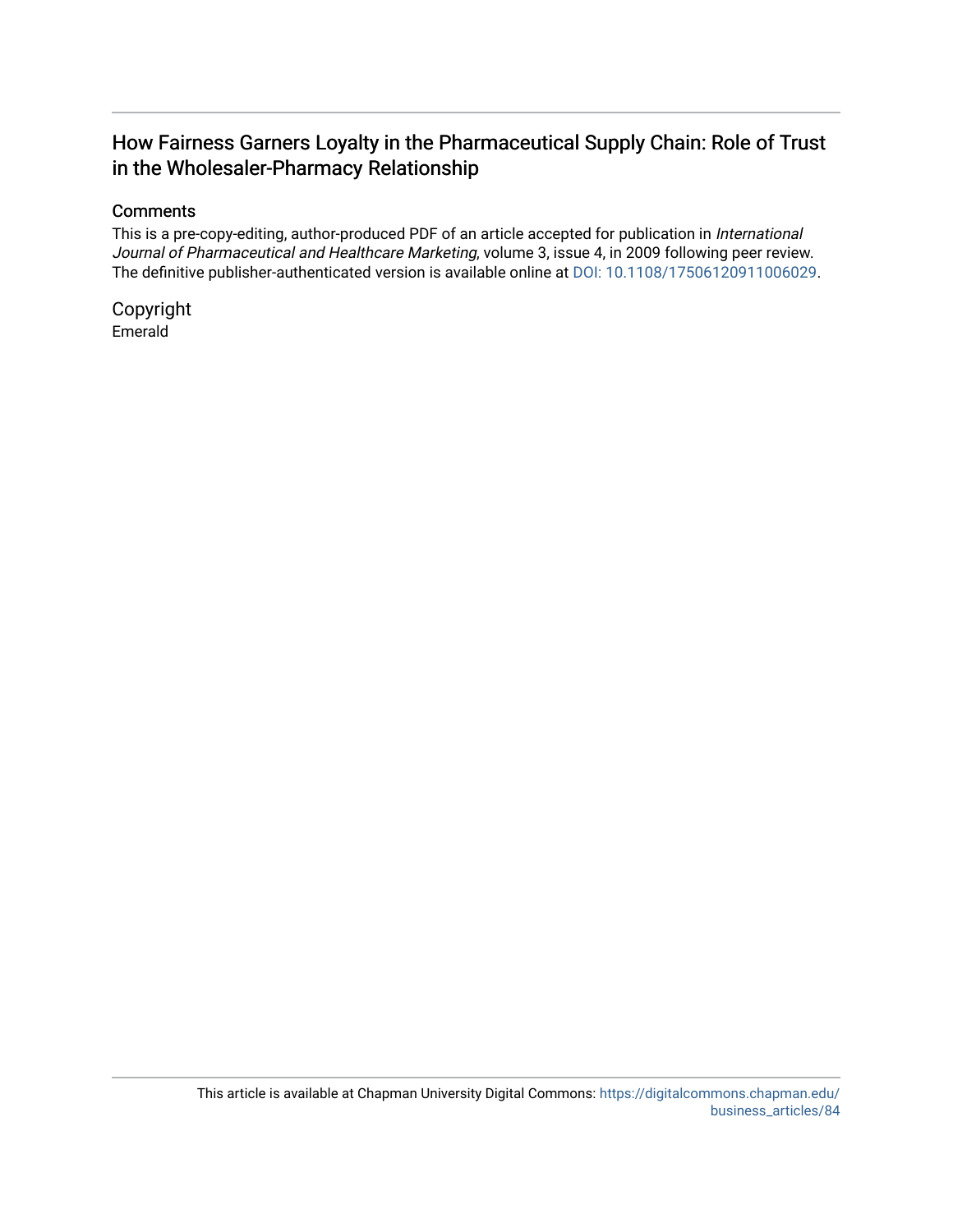# **Explicating Fairness-Trust-Loyalty Relationships in a Supply Chain**

### **Thani Jambulingam**

Associate Professor and Chair Department of Pharmaceutical Marketing Erivan K. Haub School of Business St. Joseph's University 5600 City Line Avenue Philadelphia, PA 19131 Phone: 610-660-3382 Fax: 610-660-3365 Email: tjambuli@sju.edu

#### **Ravi Kathuria\***

Professor and James L. and Lynne P. Doti Chair in Operations Management Argyros School of Business and Economics Chapman University One University Drive Orange, CA 92866 Phone: 714-628-2703 Fax: 714-532-6081 Email: kathuria@chapman.edu

### **John R. Nevin**

Grainger Wisconsin Distinguished Professor School of Business University of Wisconsin-Madison 975 University Avenue Madison, WI 53706 Phone: 608-262-8912 Fax: 608-265-4191 Email: jnevin@bus.wisc.edu

\*Corresponding author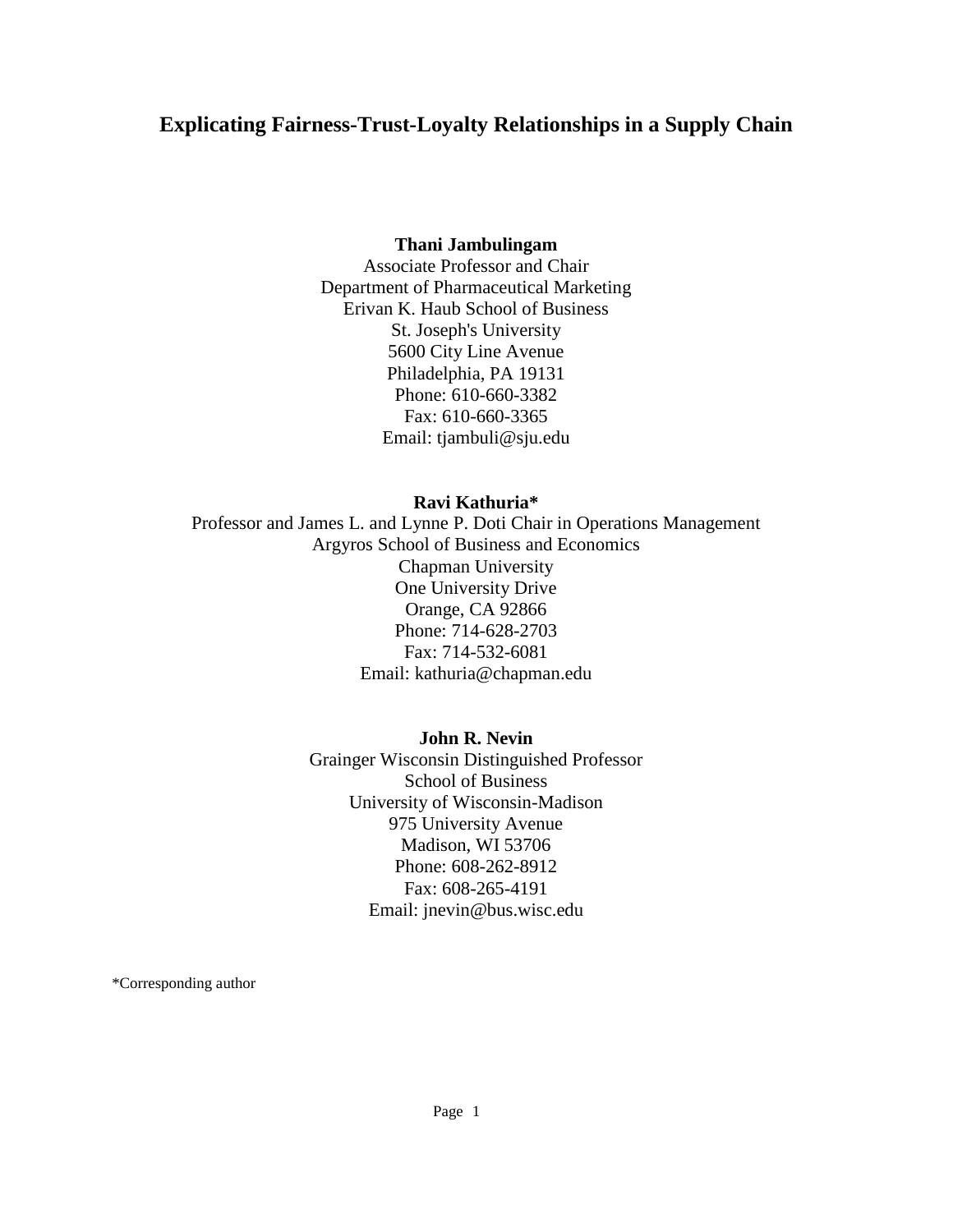# **Explicating Fairness-Trust-Loyalty Relationships in a Supply Chain**

# **ABSTRACT**

This study seeks to understand if the two dimensions of fairness—procedural and distributive—contribute differently in fostering the two types of trust—credibility and benevolence. Further, we examine how the two dimensions of trust mediate the fairness-loyalty relationship. Using data from retail pharmacies in the healthcare supply chain to test our hypotheses, we find that procedural fairness appears to be more important than distributive fairness in generating credibility-based trust, whereas distributive fairness is more important in garnering benevolence-based trust. Also, procedural fairness fosters trust-credibility more than trust-benevolence, whereas distributive fairness garners trust-benevolence more than trustcredibility. Further, trust-credibility is found to partially mediate the relationship between procedural fairness and loyalty, and trust-benevolence fully mediates the distributive fairnessloyalty relationship. The theoretical and managerial implications of these findings are discussed in the paper.

**Keywords:** Supply Chain Management, Trust, Fairness, Loyalty, Mediating Effects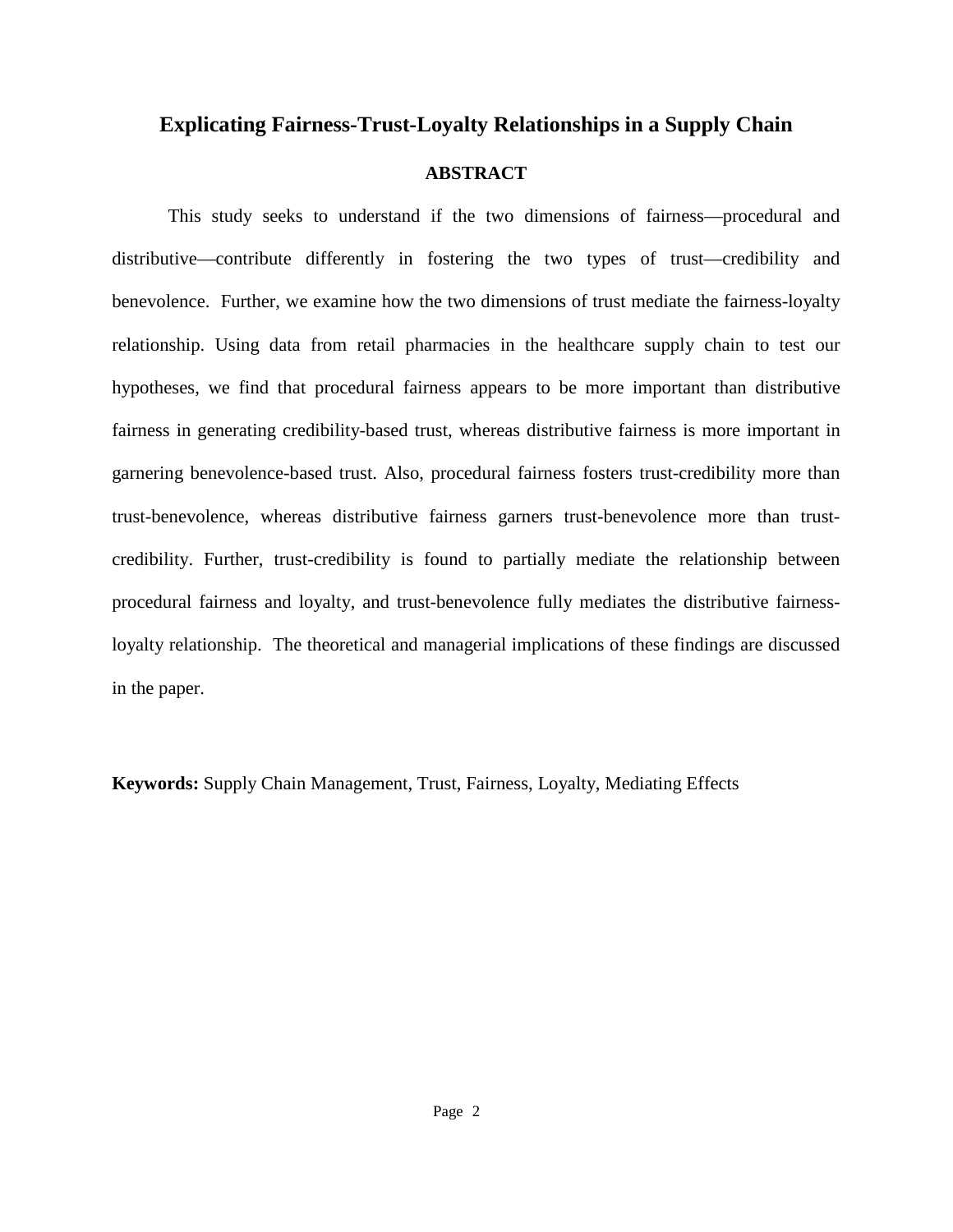#### **INTRODUCTION**

In the current hypercompetitive environment, firms are increasingly utilizing supply chain partnerships as sources of competitive advantage. To gain a competitive edge, firms are aligning with both inbound and outbound supply chain partners, making it one of the main characteristics of a successful business (Lambert and Cooper 2000). Fostering superior relationships between supply chain members creates a win-win situation for both the buyer and supplier firms (Paulraj and Chen 2005). Alignment of the supply chain depends on effective management of supplierbuyer relationships. The outbound part of the supply chain, which includes wholesalers and retailers, plays a key role in delivering the perfect order to customers (Lejeune and Yakova 2005). Firms are increasingly placing greater strategic importance on customer retention and loyalty management.

The concept of fairness has long been suggested as important in creating effective relationships (Dwyer, Schurr and Oh 1987; Frazier, Spekman and O'Neal 1988; Kaufmann and Stern 1988; Anderson and Weitz 1989, 1992; Gundlach and Murphy 1993; Griffith et al. 2006). Kumar, Scheer, and Steenkamp (1995) found strong evidence that vulnerable buyers' perceptions of fairness (both distributive and procedural fairness) were positively related to the perceived quality of the relationship with their suppliers. We attempt to extend this research stream further by examining the alignment between the two dimensions of fairness (procedural and distributive) with the two dimensions of trust (credibility and benevolence). Further, building on the existing research on the level of commitment and trust in buyer-supplier relationships (Morgan and Hunt 1994; Kwon and Suh 2005), we posit that trust intervenes between fairness and loyalty.

The specific purpose of this study is to: (1) understand if the two dimensions of fairness—procedural and distributive—contribute differently in fostering the two types of trust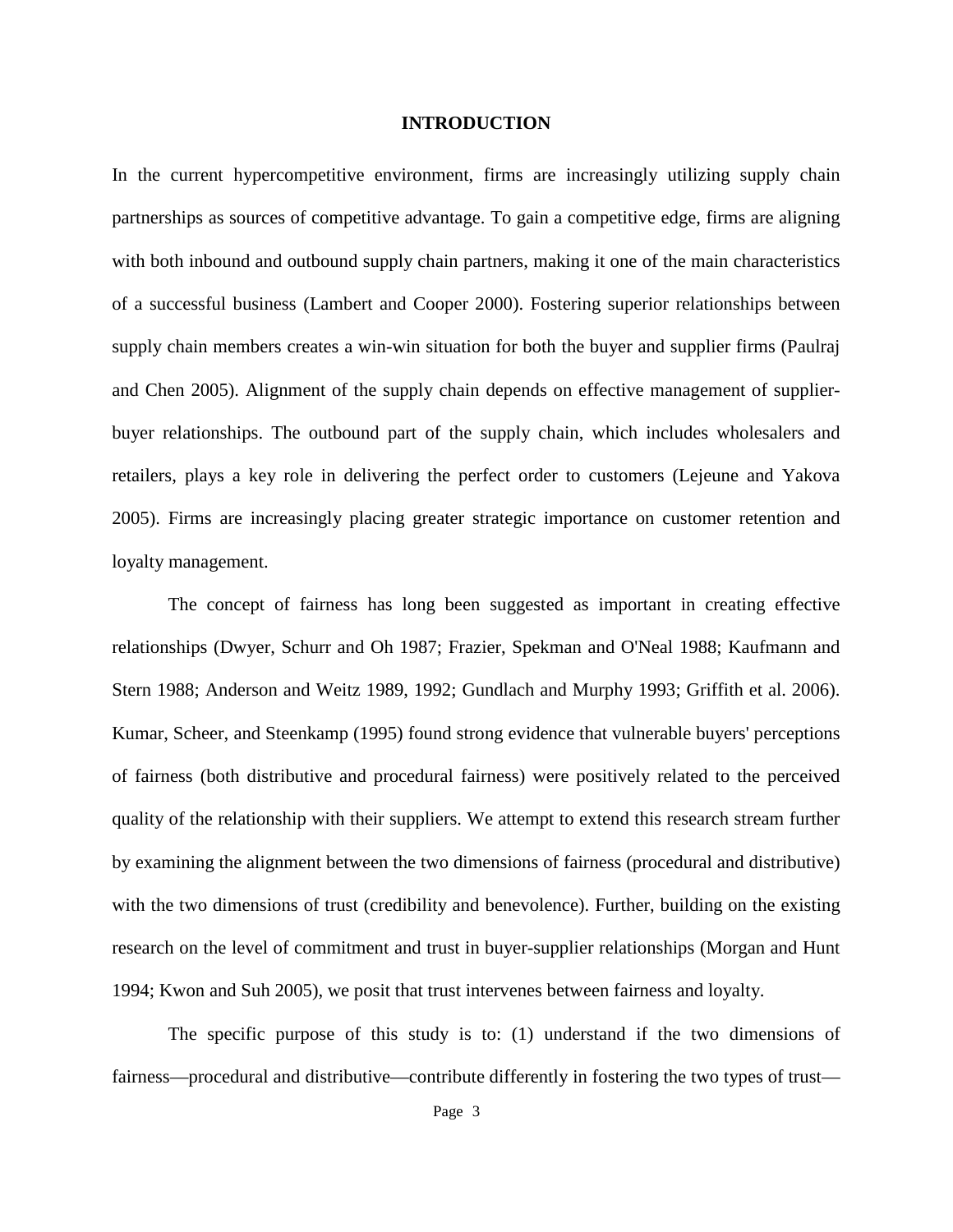credibility and benevolence, and (2) examine how the two dimensions of trust mediate the fairness-loyalty relationship.

#### **THEORY AND HYPOTHESES**

#### **Fairness-Trust Relationships**

In the channels literature, the concept of fairness has been studied for developing effective channel relationships, as mentioned earlier. Research on organizational and social justice has identified two distinct categories of fairness: distributive fairness, that is, the fairness of outcomes received, and procedural fairness, the fairness of process (Tyler and Lind 1992). *Distributive fairness* refers to the buyer's perception of the fairness of earnings and other outcomes that it receives from its relationship with the supplier. Distributive fairness "relates to the division of benefits and burdens" (Frazier, Spekman and O'Neal 1988, p. 60), and can be viewed as an evaluation of the channel partner's relative rewards (or losses) in comparison to the respective contributions or inputs (Frazier 1983). Kumar, Scheer and Steenkamp (1995) defined distributive fairness as a firm's comparison of its actual outcomes to those outcomes the firm deems it deserves. *Procedural fairness* refers to the buyer's perception of the fairness of the supplier's procedures and processes in relation to its buyers (Kumar, Scheer and Steenkamp 1995).

Trust has two distinct dimensions: (1) *trust-credibility*, which is based on the extent to which the buyer believes that the supplier has the required expertise to perform the job effectively and reliably, which is the cognitive dimension of trust and (2) *trust-benevolence,*  which is based on the extent to which the buyer believes that the supplier has intentions and motivations beneficial to the buyer when new conditions arise for which a commitment is not made (Ganesan 1994), which is the emotional aspect.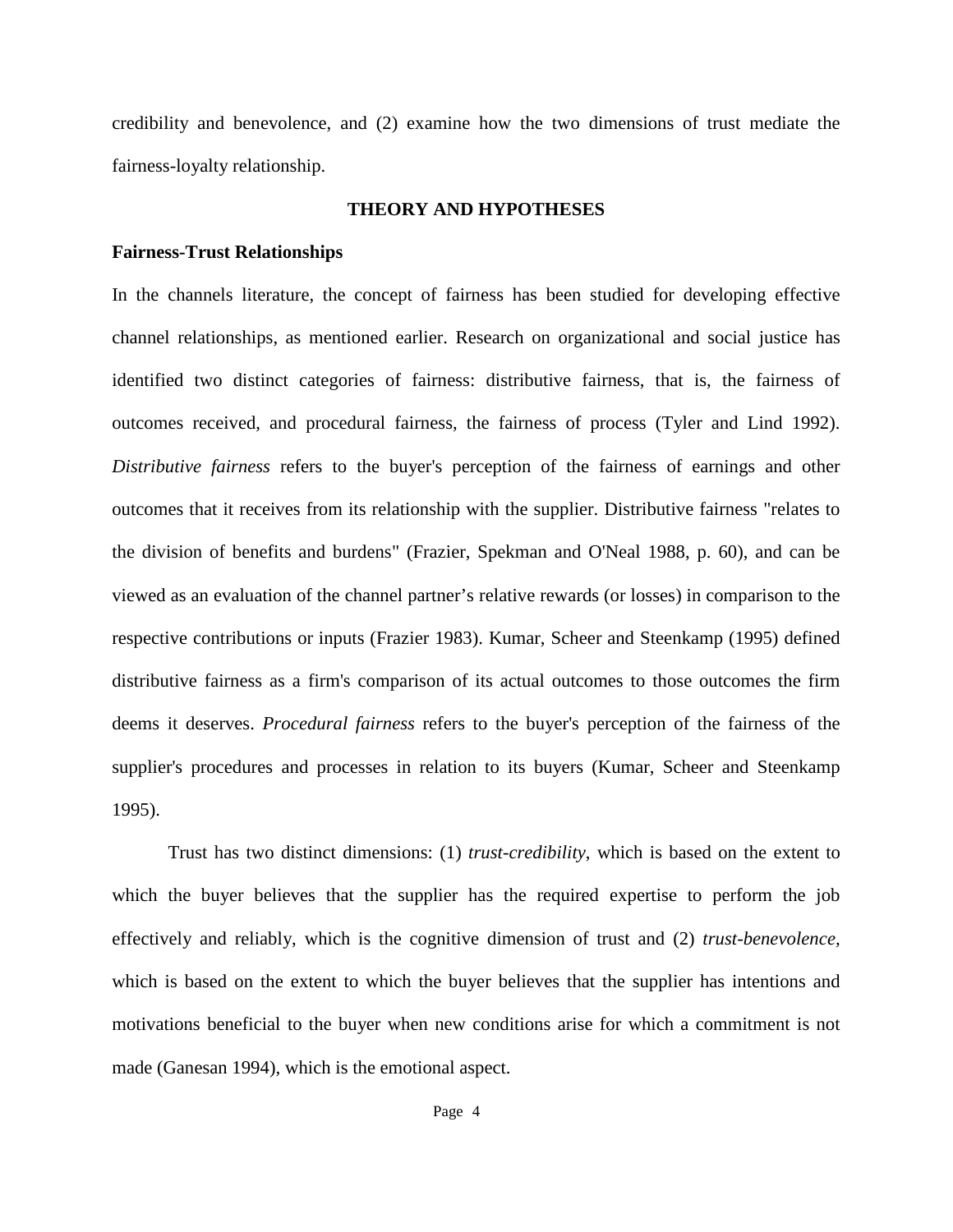Trust is a key element in the emergence and maintenance of social exchange relationships. One source of trust in exchange relationships is fairness (Lind and Tyler 1988). Signaling fairness appropriately in exchange relationships can reduce the firm's fear of other firm's opportunism, which paves the way for a trusting relationship. Thus, fairness, in general, leads to trust, but do both dimensions of fairness equally help develop the two dimensions of trust?

Suppliers with fair procedures and practices (procedural fairness) in place develop a reputation for fairness (credibility) within the industry (Anderson and Weitz 1989). Suppliers with a reputation of fairness develop greater trust-credibility in their relationships with their buyers (Ganesan 1994). On the other hand, suppliers that lack procedural fairness are less likely to develop trust-credibility in their relationships with buyers (Kumar, Scheer and Steenkamp 1995). Further, procedural fairness has a more enduring quality (Tyler and Lind 1992); it can be easily monitored and evaluated because it involves specific actions on part of the supplier. Thus, procedural fairness facilitates the buyer's assessment of the supplier's expertise to perform the job effectively, which more effectively serves to build credibility-based trust than the benevolence-based trust since the latter is a function of the buyer's belief of the supplier's motivations and intentions.

Kumar et al. (1995) have shown that distributive fairness positively impacts relationship quality, of which trust is one component. We, however, surmise that trust-benevolence is reflected more through caring actions on part of the suppliers, by following through and actually sharing the benefits with the buyers (i.e., distributive fairness), and not so much through the existence of fair procedures and processes (i.e., procedural fairness). Researchers have theorized that perceived injustice in outcomes received will result in unfavorable affective reactions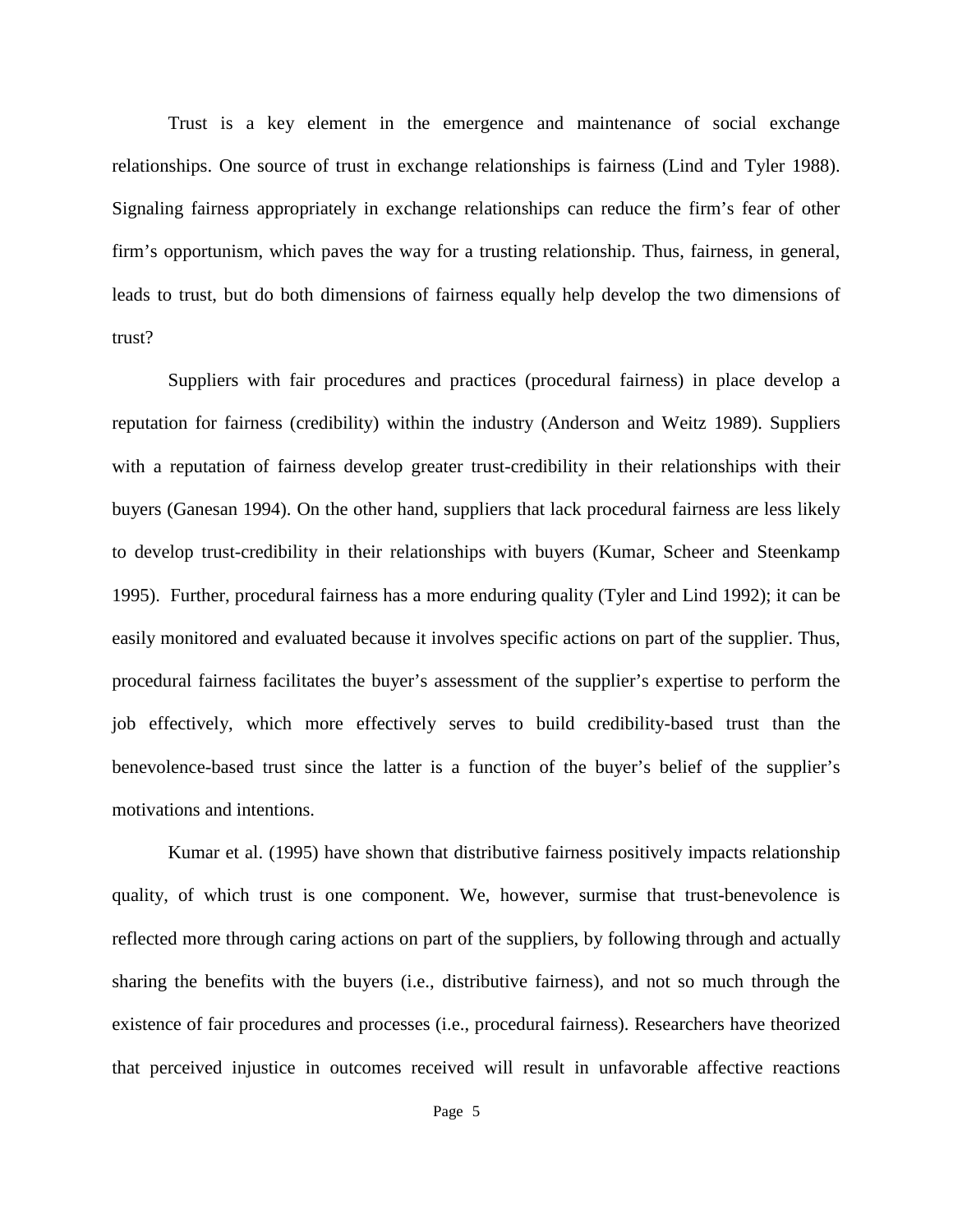(emotions) and conflict within channel relationships (Frazier 1983; Frazier, Spekman and O'Neal 1988). Thus, distributive fairness is more likely to affect buyers' perceived intentions and motivations (trust-benevolence) of the supplier rather than buyers' perceptions of the supplier's expertise to perform the job effectively (trust-credibility).

Assessment of distributive fairness takes more effort and development of relational bonds in the exchange. Distributive fairness signals emotions that help foster the buyer's belief in the supplier's intentions and motivations of equitable, compassionate treatment (trustbenevolence) in future transactions for which a commitment is not made. Such emotions do not have as strong an effect in cultivating credibility-based trust, which is facilitated more by specific, measurable actions of the supplier. Thus,

*H1a. The positive effect of procedural fairness will be stronger on trust-credibility than that on trust-benevolence.*  $(PF \rightarrow TC > PF \rightarrow TB)$ 

*H1b. The positive effect of distributive fairness will be stronger on trust-benevolence than that on trust-credibility. (DF*  $\rightarrow$ *TB > DF*  $\rightarrow$ *TC)* 

*H1c. The positive effect of procedural fairness on trust-credibility will be stronger than that of distributive fairness. (PF*  $\rightarrow$ *TC > DF*  $\rightarrow$ *TC)* 

*H1d. The positive effect of distributive fairness will be stronger on trust-benevolence as compared to that of procedural fairness.*  $(DF \rightarrow TB > PF \rightarrow TB)$ 

#### **Mediating Effects of Trust**

Based on an extensive review of the literature on buyer-supplier relationships, Terpend et al. conclude that "future research needs to …focus more on the potential for practices and mutual efforts to mediate…as well as directly effect…" (2008, p. 42). Our attempt to establish the mediating role of trust is key to understanding the process of developing loyal relationships in a supply chain. "[F]ailing to include their [mediating variables'] effects in such studies would result in flawed conclusions regarding not only the direct impact of relationship commitment and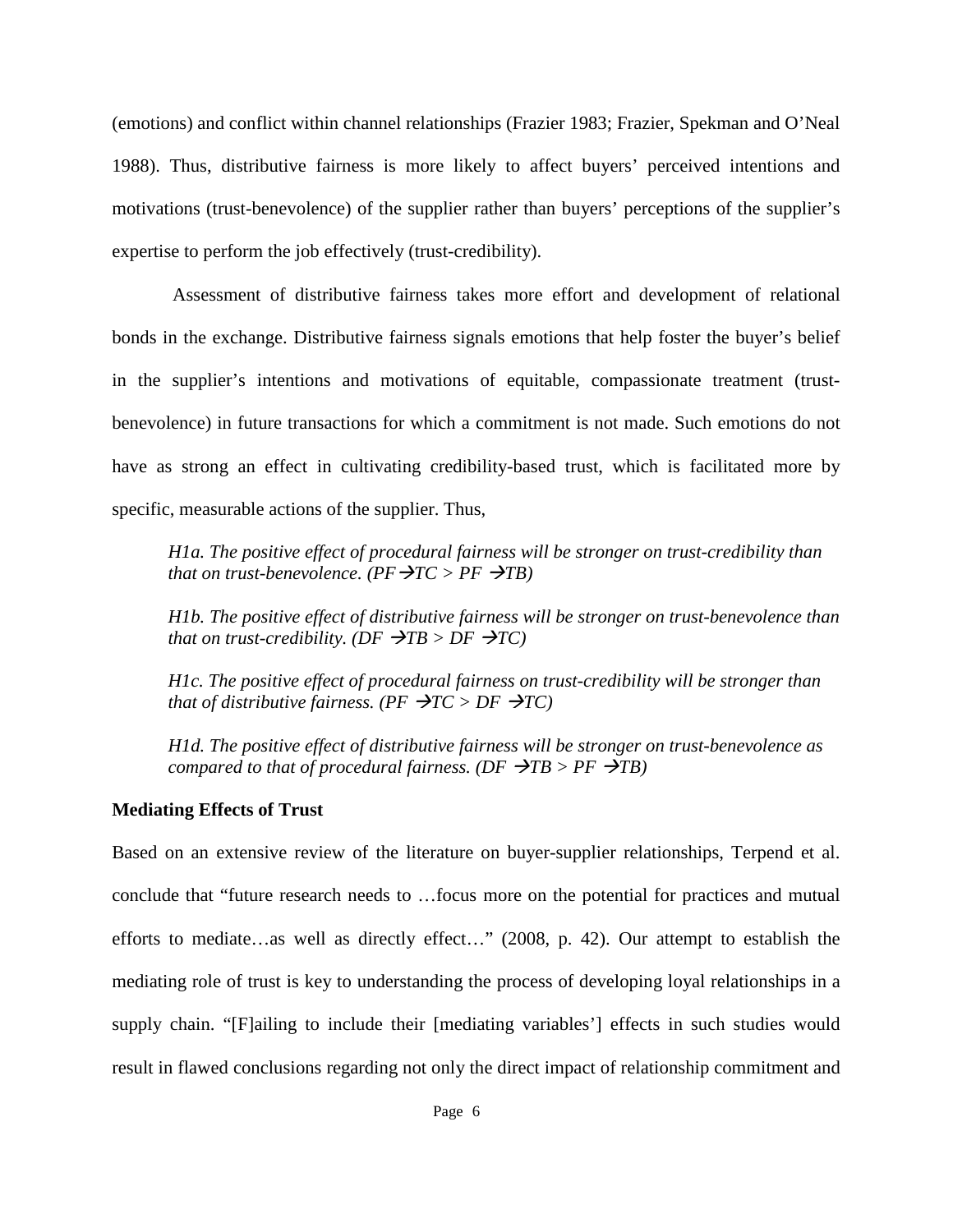trust on important outcomes, but the impact of other antecedents as well" (Morgan and Hunt 1994, p. 31).

Some researchers have suggested that fairness (distributive and procedural) is needed to earn long-term customer loyalty (Seiders and Berry 1998, Blogett, Hill and Tax 1997), indicating a direct effect of fairness on loyalty. For example, procedural fairness could be quickly recognized by the buyer early in the relationship, and it could help foster the buyer's loyalty. This argument is grounded in the referent cognitions theory (Folger 1986), which suggests that if a supplier treats his/her buyers well, this will in the long run lead to a positive effect on the buyers' dedication to, identification with, and internalization of—or loyalty to—the supplier.

Trust can lead to the commitment of both the supplier and the buyer to the exchange relationship. At that point, the supplier and buyer are likely to work diligently at preserving their relationship investment by cooperating with one another. Trust leads to the sort of cooperative behaviors that facilitate relational exchange (Pelton, Strutton and Lumpkin 1997).

We argue, consistent with Wong et al. (2002), that when the buyer perceives the supplier's practices and processes to be fair and consistent (procedural fairness), the buyer develops confidence in the supplier's expertise to perform the job effectively (trust-credibility) and, as a result, the buyer is more likely to rebuy from the supplier. Such customer trust in the service provider has been observed to increase commitment to the relationship with the service provider (Moorman et al. 1992, 1993; Grayson and Ambler 1999). Kwon and Suh (2004) found that a firm's trust in its supply chain partner is associated with increased specific asset investment and reduced behavioral uncertainty. This influence is supported by social exchange theory as increments in trust serve to increase the social embeddedness of the relationship, thereby reducing the propensity to leave. Thus,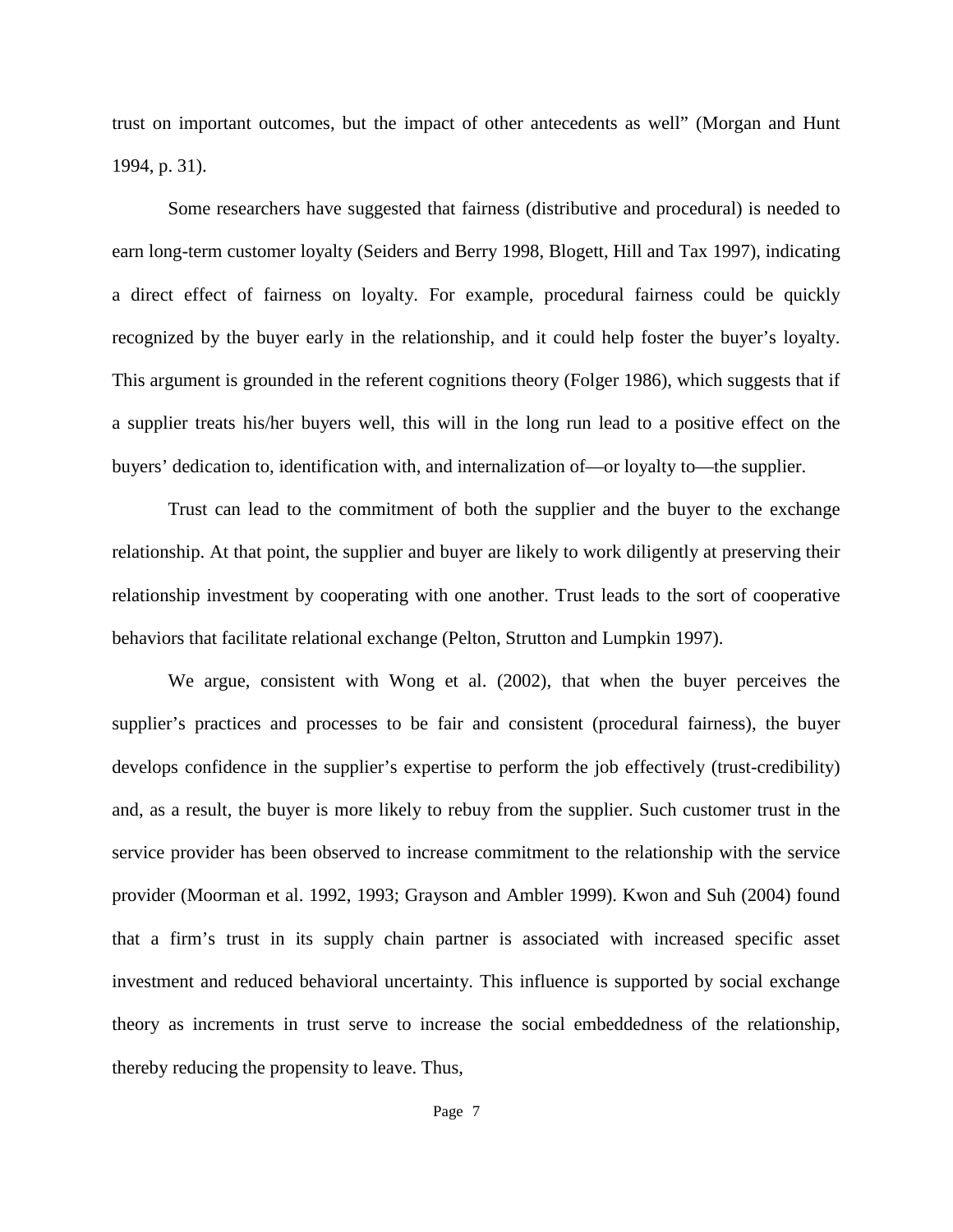# *H2a. Trust-credibility will fully mediate the relationship between procedural fairness and loyalty.*

When the buyer perceives a fair division of benefits and earnings with the supplier (distributive fairness), s/he becomes more confident that the supplier will perform in a way that is beneficial or at least not detrimental to his/her interests (Gambetta 1988). Thus, when the buyer is confident about the good intentions of the supplier (trust-benevolence), the buyer is more likely to develop a loyal relationship with the supplier. Such feelings of confidence alleviate the fear that the supplier will act opportunistically (Bradach and Eccles 1989), which help develop a relationship based on trust-benevolence. This trust strengthens the bond between the buyer and supplier, which manifests in the form of buyer's loyalty to the supplier. We hypothesize that, as benevolence-based trust develops in a relationship, it becomes the essence of the relationship and behaves as the key governance mechanism in the distributive fairnessloyalty relationship. Thus,

*H2b. Trust-benevolence will fully mediate the relationship between distributive fairness and loyalty.*

#### **METHOD**

#### **Sample and Data Collection**

We tested our hypotheses with a sample drawn from the retail pharmaceutical industry that deals with pharmaceutical wholesalers. Pharmaceutical wholesalers play a critical role in the distribution of prescription products, because about 80 percent of the products flow through the wholesalers. The sampling frame was obtained from state departments of licensing and regulation. Because it is mandatory that all pharmacies in each state register and obtain a license to operate, this list was the most comprehensive and accurate and included all types of pharmacies (e.g., independent, chain, food and drug combination stores, etc.) in each state.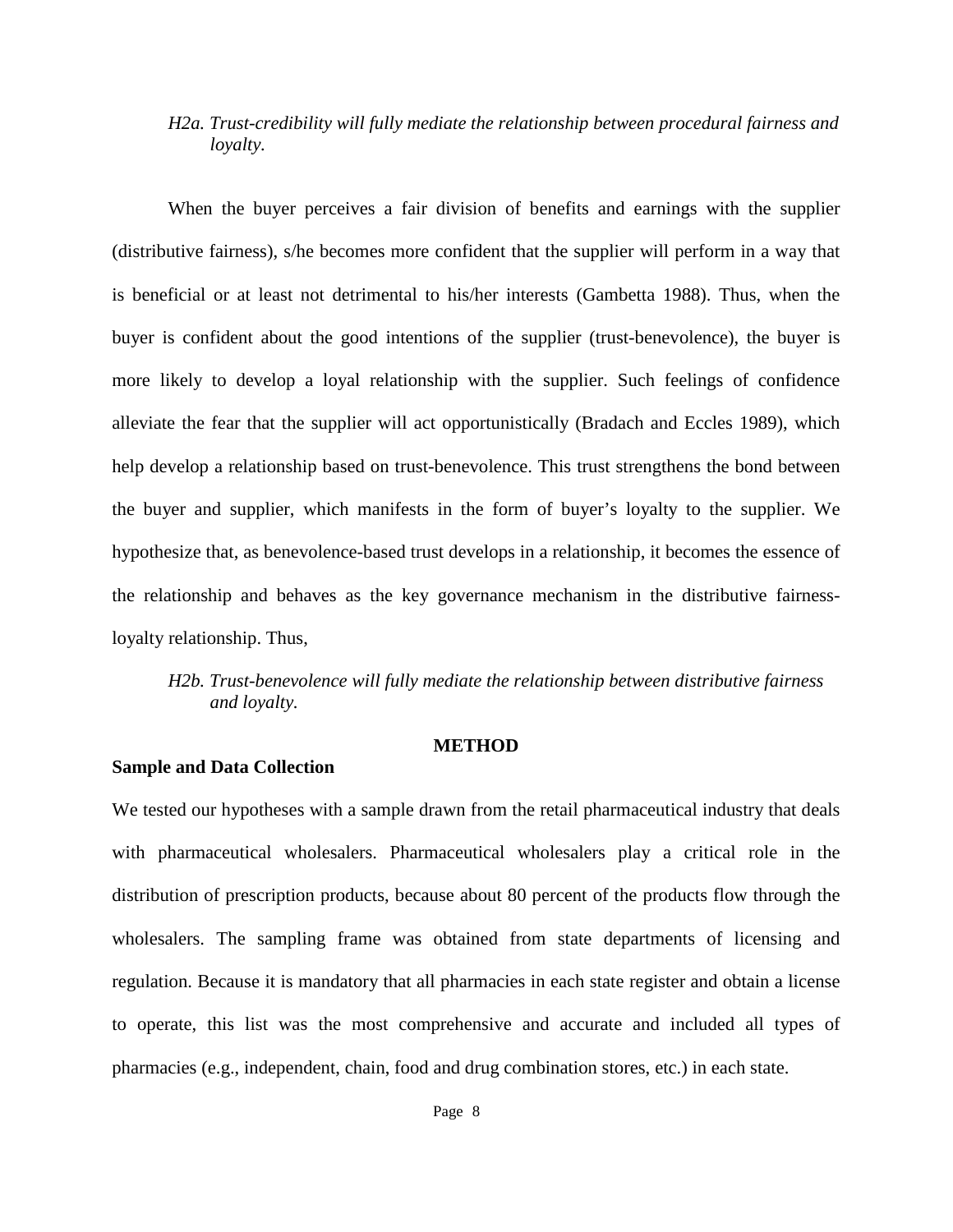Telephone prescreening of a random sample drawn from the sampling frame was conducted in order to: (a) identify the owner/manager, (b) seek prior commitment to participate in the mail survey, (c) identify the supplier that served as the referent for that pharmacy's response, and (d) determine how knowledgeable and involved the prospective respondent was with respect to the supplier. Most of the pharmacies had multiple suppliers of pharmaceutical products. To avoid pharmacies consistently selecting either their best or their worst supplier and to ensure variance on the type of supplier evaluated, the identification of the referent supplier on which the pharmacy answered the questionnaire was done randomly following a procedure similar to the Kish selection grid (Kish 1965).

Following prescreening, pretested surveys with personalized cover letters were mailed to 400 pharmacies. Follow-up letters were not sent. Questionnaires were received from 156 pharmacies, with a response rate of 39 percent. The proportion of pharmacy types in our sample was not significantly different from that of the sampling frame obtained from the National Council of Prescription Drug Program files (Chi-squared  $= 0.658$ , *p* value  $= 0.542$ ), which suggests that nonresponse bias does not pose a serious threat. The nonresponse bias was further evaluated by comparing the early respondents with late respondents using the Armstrong and Overton (1977) procedure for all constructs considered in this study. Since no significant differences  $(p > 0.10)$  were found, nonresponse bias did not appear to be a serious problem. In addition, questions measuring the respondent's degree of personal involvement (in the pharmacy's dealings with this wholesaler) and knowledgeability (in general about the pharmacy's dealings with this wholesaler) were included in the survey. The average levels of involvement and knowledgeability measured on a seven-point scale were 6.35 and 6.56 respectively,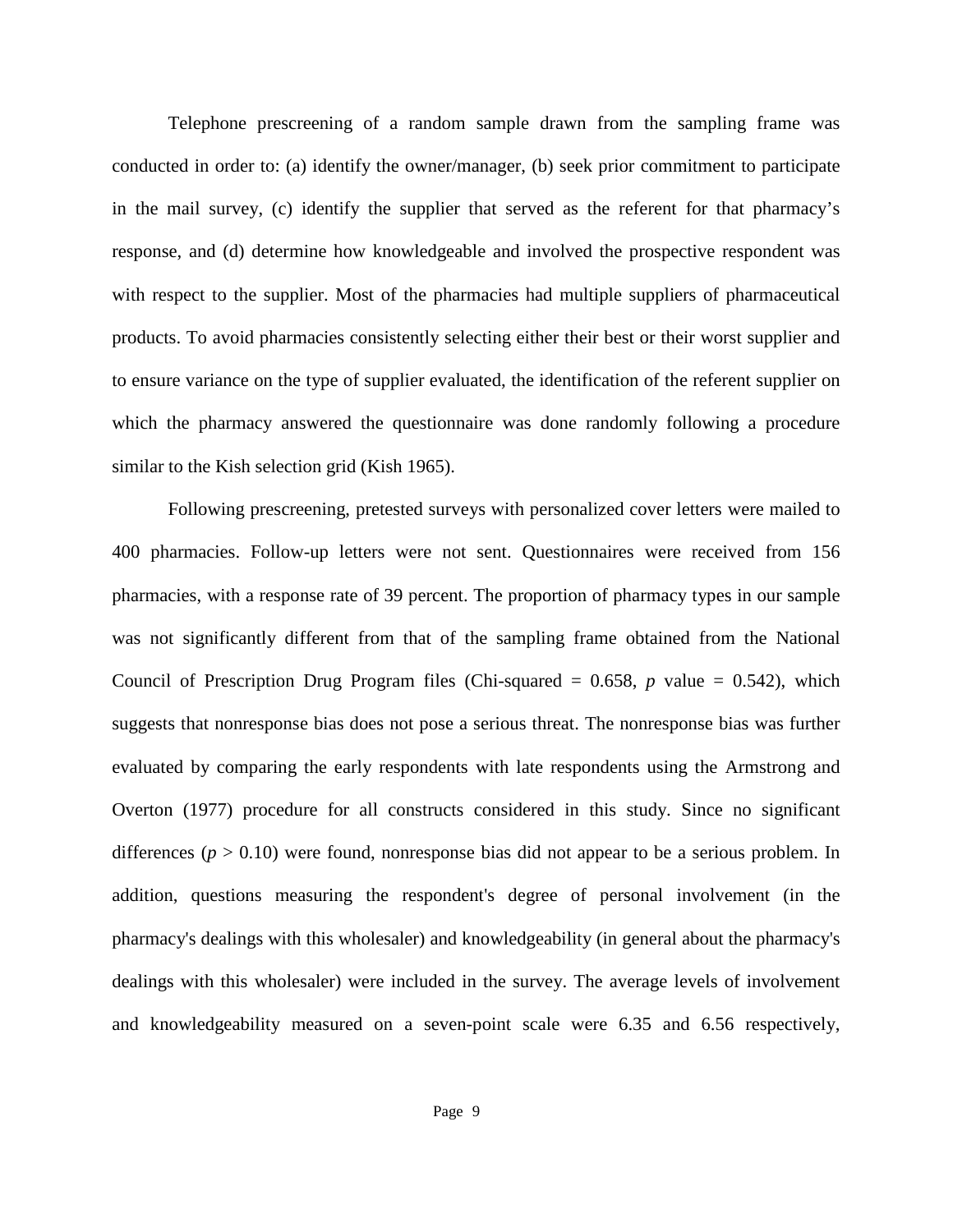indicating that the respondents were very involved with and knowledgeable about the suppliers, thus reducing the incidence of common methods variance.

#### **Measure Development**

Whenever possible, we attempted to use multi-item measures that had been utilized in previous studies. Where a new scale had to be developed, we were guided initially by the construct definitions and the scales utilized in organizational research. The resulting measures and scales were then modified after face-to-face and telephone interviews with pharmacy managers (see Appendix).

Distributive fairness was assessed using five items developed by Kumar, Scheer, and Steenkamp (1995) and Price and Mueller (1986) but was modified based on interviews with retail pharmacies. The items require the pharmacy managers to assess, relative to several factors, the fairness of outcomes and earnings from carrying the wholesaler's line. The correlation between this scale and a global item of fairness is  $0.71$  ( $p < 0.0001$ ), providing evidence of convergent validity. Procedural fairness items were adapted for this study from measures previously utilized by Kumar, Scheer, and Steenkamp (1995). One item measuring each of the six principles of bilateral communication, impartiality, refutability, explanation, knowledgeability, and courtesy created the procedural fairness scale. The correlation between this scale and a global measure of overall fairness is  $0.77$  ( $p < 0.001$ ), which shows a high level of convergent validity.

Trust was defined as the perceived credibility and benevolence of a target (supplier) of trust (Ganesan 1994, Kumar, Scheer and Steenkamp 1995). Thus, a two-dimensional construct of trust was developed, and the items were rendered from past studies (Ganesan 1994, Doney and Cannon 1997). For buyer's loyalty, we used a two-item scale based on the definition of conative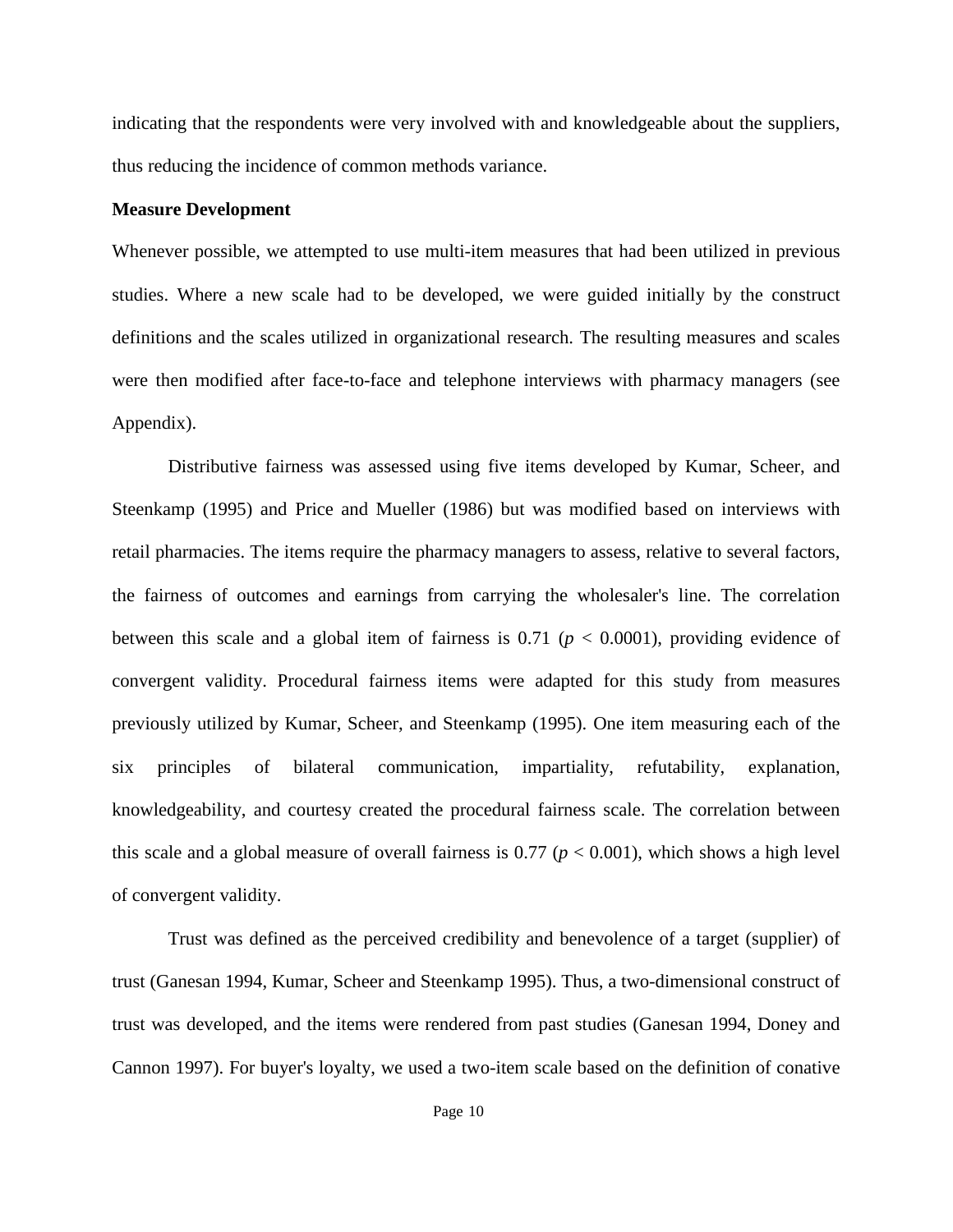loyalty, which is characterized by repeat episodes of intent to rebuy from the supplier and is similar to motivation (see Appendix). Purchase volume (percentage of total annual dollar purchase from this particular wholesaler) was used as a control variable.

#### **Measurement Analysis**

We evaluated the psychometric properties of all constructs, by conducting a series of confirmatory factor analyses on the covariance matrices. The discriminant validity between the two fairness dimensions was also evaluated by including all distributive and procedural items in a single two-factor model. Similar analysis was performed for trust (credibility and benevolence). These measurement models are acceptable because the Comparative Fit Index (CFI) and Tucker Lewis Index (TLI) are close to or greater than the 0.90 recommended level. All first-order factor loadings were significant, demonstrating convergent validity. The minimum first-order t-value is 9.2. The composite reliability was 0.88 for procedural fairness, 0.86 for distributive fairness, 0.94 for trust (credibility), and 0.87 for trust (benevolence).

The summary statistics for the measures are reported in Table 1. All of the independent and dependent variables are significantly intercorrelated at  $p < 0.01$ . The control variable, purchase volume, is significantly correlated at  $p < 0.05$  with the ultimate outcome variable, buyer loyalty. Purchase volume is also significantly correlated at  $p < 0.05$  with trust (benevolence), which serves as a mediating variable, as a penultimate outcome variable.

#### INSERT TABLE 1 HERE

#### **ANALYSIS AND RESULTS**

For testing Hypothesis H1a-H1d, we compared the corresponding paths in the fully specified structural equations model in Figure 1. For example, for testing Hypothesis H1a, we compared: (1) PF  $\rightarrow$  TC and (2) PF  $\rightarrow$  TB, and for testing Hypothesis H1b we compared: (3) DF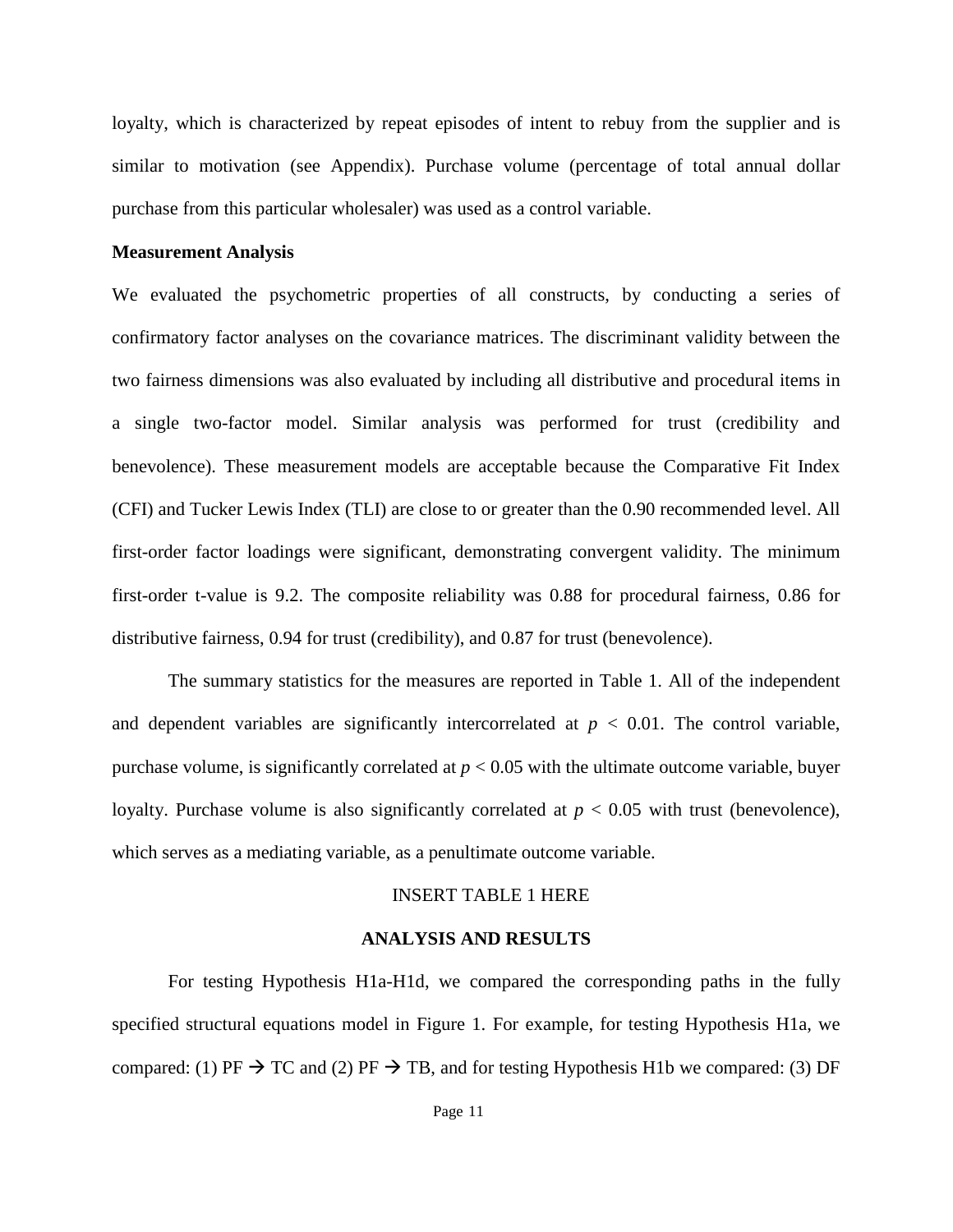$\rightarrow$  TB and (4) DF  $\rightarrow$  TC. As shown in Table 2, each comparison was conducted as a chi-square difference test at 1 *df* where the compared paths of interest were constrained to be equal in one model but were freely estimated in the specified model. The chi-square difference in case of H1a and H1c is significant at  $p \le 0.0001$  level, for H1b at  $p \le 0.01$  and H1d at  $p \le 0.05$ , indicating support for all four hypotheses.

#### INSERT TABLE 2 AND FIGURE 1 HERE

Hypotheses H2a and H2b were tested using the Baron and Kenny (1986) procedure, and the results are presented in Tables 3 and 4 respectively. First, we ran a regression with loyalty as the dependent variable and purchase volume as the independent (control) variable. Second, we estimated a direct model without any mediation variable (trust-credibility or trust-benevolence) and estimated direct effects of fairness on loyalty after controlling for the purchase volume. We then compared the direct effects with the corresponding coefficients from a mediating model that included the hypothesized trust variable (credibility or benevolence) as the mediating variable. A full mediation was indicated if the following conditions were met: (1) the direct effects model produced a significant effect on a given outcome (e.g., procedural fairness on loyalty), (2) the corresponding direct effect was reduced to nonsignificance after inclusion of the specified mediating variable, and (3) the mediator had a significant effect on the focal outcome (e.g., trustbenevolence on loyalty). Mediation was not indicated when the direct effects remain virtually unchanged with the introduction of the mediating variables as in condition 2. Finally, partial mediation was indicated if the direct effects were reduced but did not become nonsignificant.

#### INSERT TABLES 3 AND 4 HERE

As shown in Table 3, procedural fairness has a significant direct effect (*beta* = 0.491, *p* < 0.0001) on loyalty. When trust-credibility is introduced in the equation, the results indicate that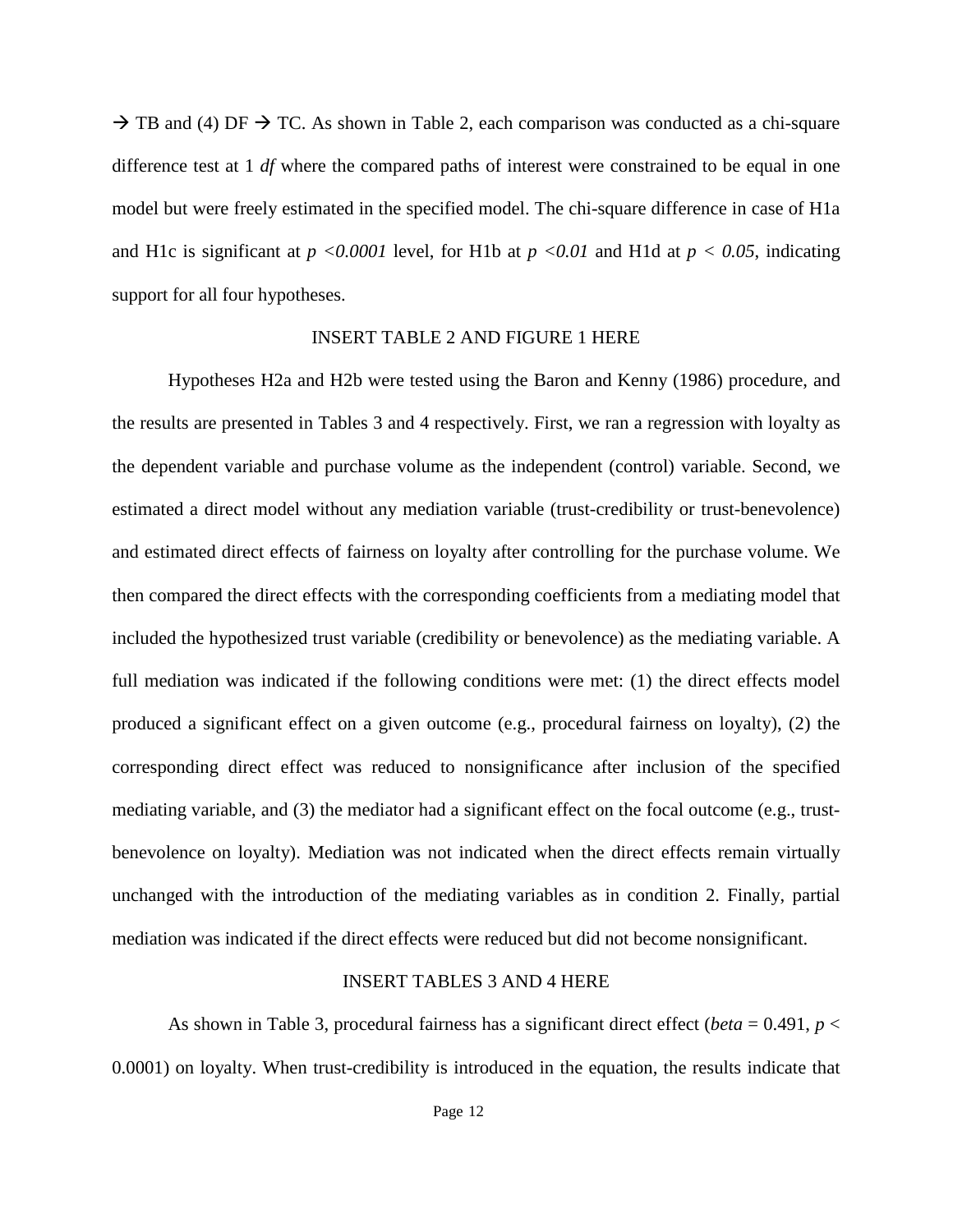the procedural fairness coefficient becomes less significant (*beta* =  $0.337$ , *p* <  $0.01$ ) and the trustcredibility coefficient (*beta* = 0.216,  $p$  < 0.05) is significant. Thus, H2a is not fully supported because trust-credibility partially (not fully) mediates the relationship between procedural fairness and loyalty.

As seen in Table 4, distributive fairness has a direct significant effect (*beta* = 0.269 at *p* < 0.001) on loyalty. When trust-benevolence is introduced in the equation, the distributive fairness coefficient becomes nonsignificant (*beta* = 0.137, *ns*) and the trust-benevolence coefficient (*beta*  $= 0.306$ ,  $p < 0.001$ ) is significant. Thus, Hypothesis H2b is supported because the distributive fairness-loyalty relationship is completely mediated by trust-benevolence.

Though not part of our formal hypotheses, we also tested the remaining two mediating effects: a) trust-benevolence on the procedural fairness-loyalty relationship, and b) trustcredibility on the distributive fairness-loyalty relationship. We did not find either of these mediating effects to be significant either fully or partially.

#### **DISCUSSION, IMPLICATIONS, AND CONCLUSIONS**

The results provided support for the study hypotheses and have significant implications for supply chain research and practice. The study has several theoretical and managerial implications and suggests future research directions and limitations.

#### **Theoretical Implications**

This study examined the alignment between the two dimensions of trust with the two dimensions of fairness. We hypothesized and found that procedural fairness is more important for the "credibility" dimension of trust than the "benevolence" dimension. But, when we tested the impact of distributive fairness, we found that it had a stronger effect on the "benevolence" dimension of trust than the "credibility" dimension. This is an interesting result in view of the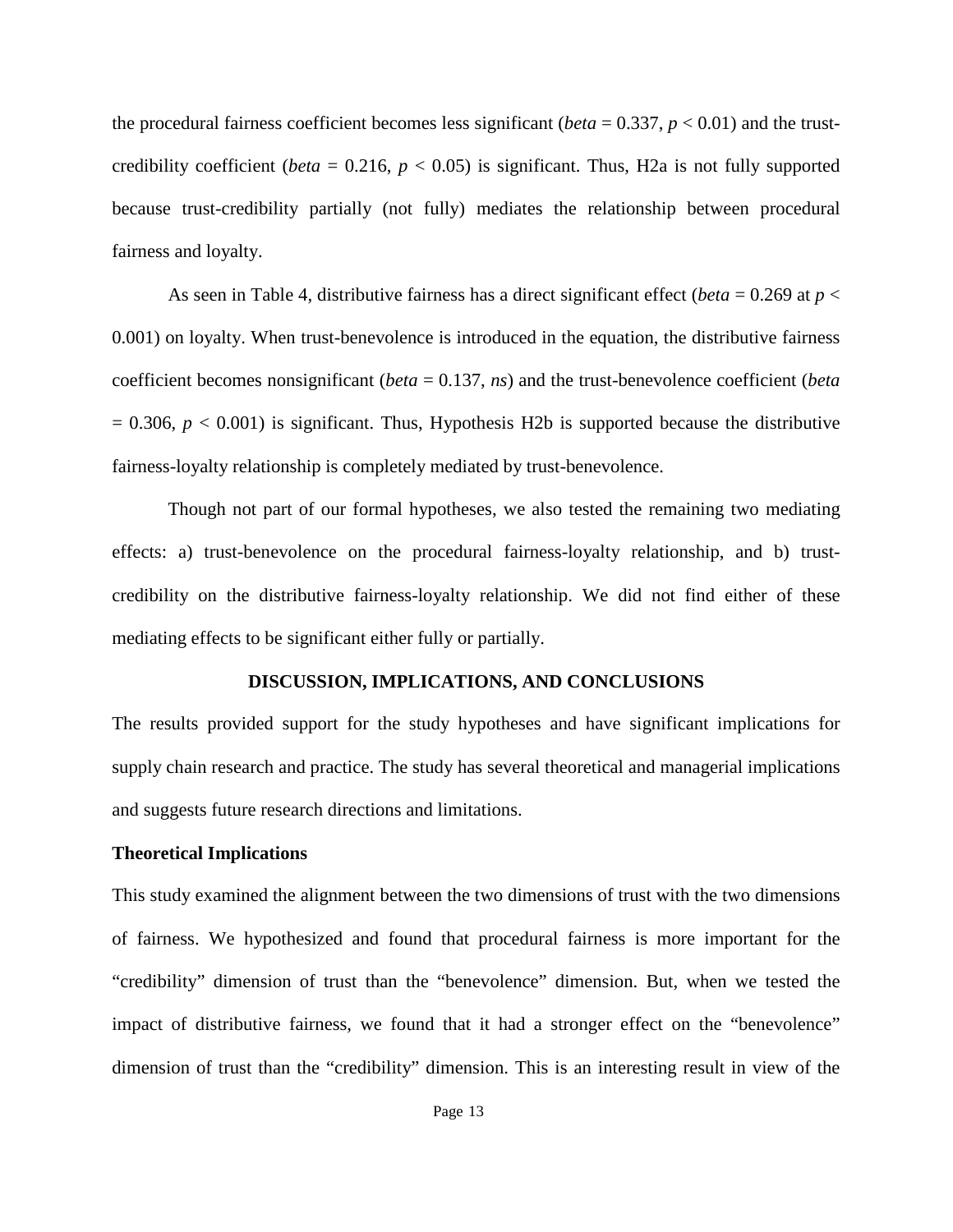literature, which suggests that, while the dimensions of trust are conceptually distinct, they may turn out to be so intertwined that they are operationally inseparable (Larzelere and Huston 1980). We found that both procedural and distributive fairness have clear differential effects on each dimension of trust (credibility and benevolence). This validates trust as a multidimensional concept, and antecedents to trust can influence different dimensions of trust differently.

Further, we found that trust-credibility partially mediates the procedural fairness-loyalty relationship, and does not at all mediate the distributive fairness-loyalty relationship. Trustbenevolence, however, fully mediates the distributive fairness-loyalty relationship, but does not mediate the procedural fairness-loyalty relationship. Again, we were able to parcel out the mediating effect of the two dimensions of trust separately, which extends the research on this topic one step further.

#### **Managerial Implications**

The findings of this study underscore the importance of both procedural and distributive aspects of fairness in channel or supply chain relationships but each plays a more prominent role for fostering a particular type of trust. Managers at the supplier end seeking to develop trusting relationships with their buyers need to demonstrate procedural and distributive fairness accordingly. Relationships founded on trust tend to garner buyers' loyalty. The mediating role of trust is important for managers in understanding the process of developing loyal relationships in a supply chain.

The results of this study also can benefit the supplier-buyer relationships in several ways. First, the results indicate that suppliers should consider procedural fairness to be more relevant than distributive fairness when attempting to establish the credibility aspect of trust. To foster the benevolence aspect of trust, which is based on the buyer's belief that the supplier has intentions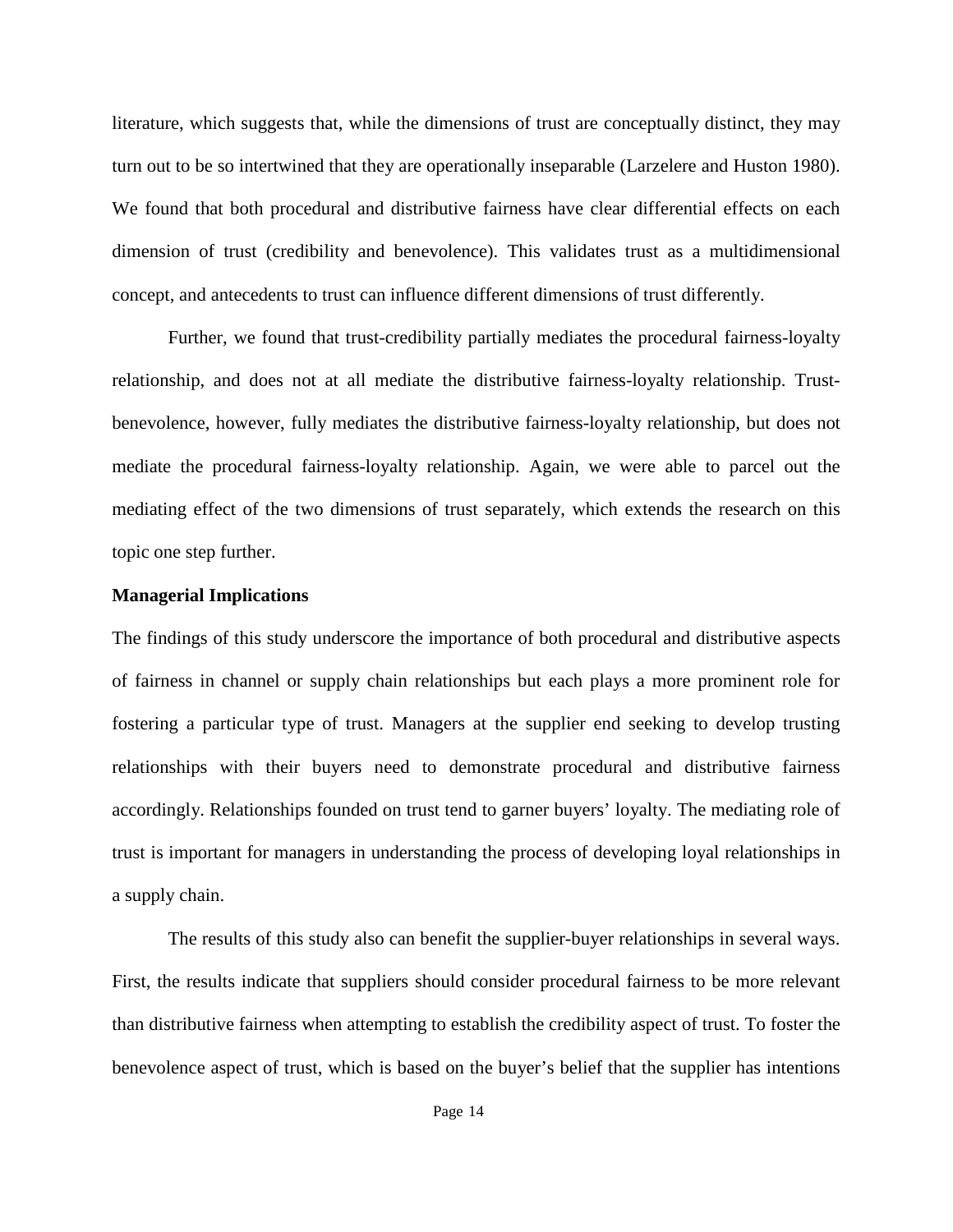beneficial to the buyer, they should focus more on distributive fairness. Second, by further developing and expanding the existing fairness-relationship quality (trust) model to include an outcome variable of loyalty, this study should create awareness among suppliers that developing trust is an important step toward creating a group of loyal buyers. The aforesaid findings could be generalized to any supplier-buyer setting except where there isn't adequate buyer choice among suppliers.

#### **Limitations and Directions for Future Research**

This study's limitations could also serve as fertile ground for future research. First, this is a cross-sectional study, and, hence, measuring the dynamic nature of some of the constructs (such as trust) was not possible. Second, all the constructs were measured only from the buyer's point of view. The supplier's perspective is not assessed in this study. A third limitation concerns the generalizability of the results. The pharmaceutical channel is somewhat unique due to the product, the directed nature of the demand, and stringent government regulation. Also, changes in technology, buying groups, and third-party payer influences are important factors that may limit the generalizability of the findings. Finally, an investigation of the antecedents to fairness promises to unearth additional insights as to how organizations can manage their customers' perceptions of distributive and procedural fairness and thereby enhance buyer trust and loyalty.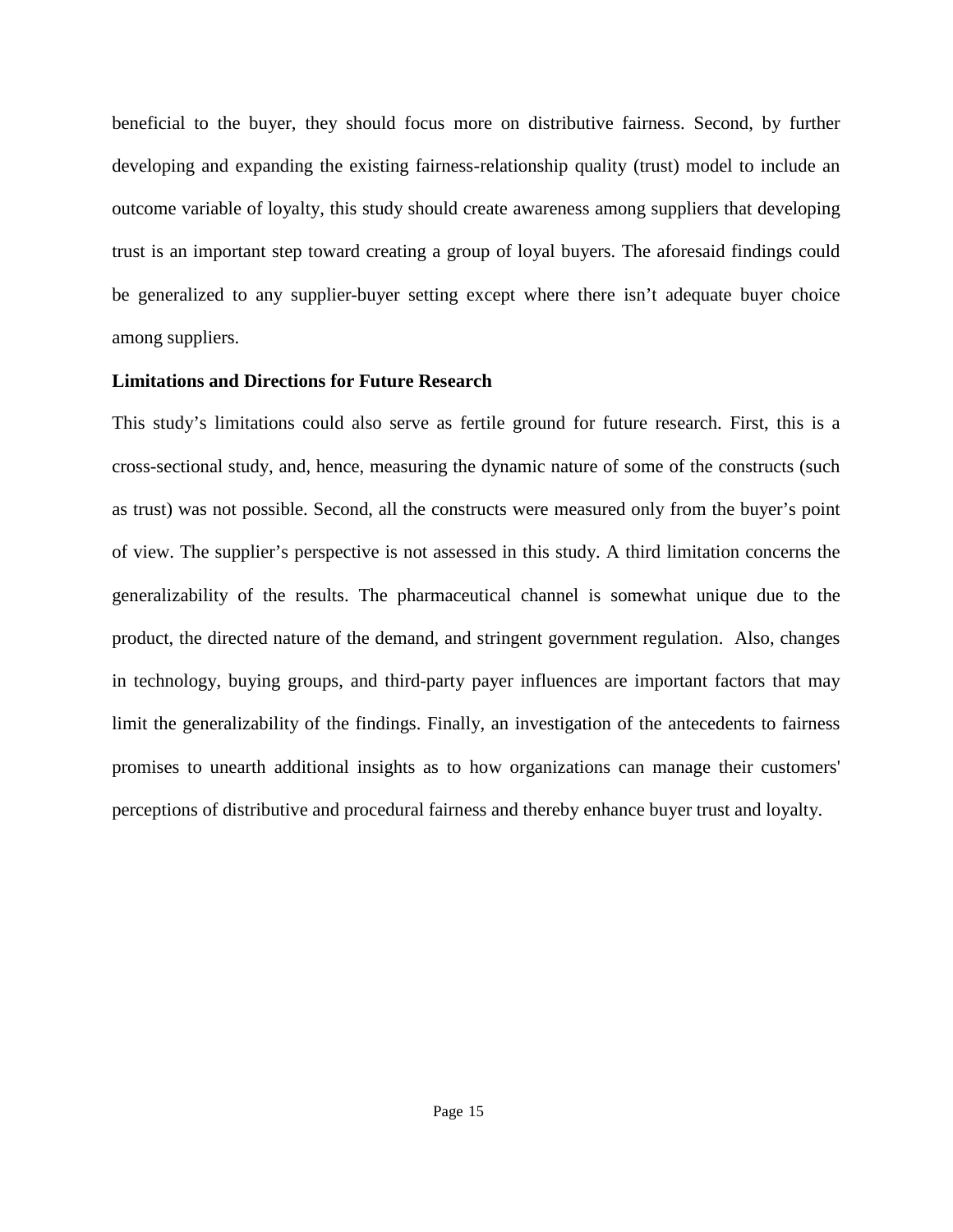# **REFERENCES**

Anderson, Erin and Barton Weitz. 1992. "The Use of Pledges To Build and Sustain Commitment in Distribution Channels." *Journal of Marketing Research* 29 (February): 18-34.

Anderson, Erin and Barton Weitz. 1989. "Determinants of Continuity in Conventional Industrial Channel Dyads." *Marketing Science* 8 (4): 310-323.

Armstrong, J. Scott and Terry S. Overton. 1977. "Estimating Nonresponse Bias in Mail Surveys." *Journal of Marketing Research* 14 (August): 396-403.

Baron, Reuben M. and David A. Kenny. 1986. "The Moderator-Mediator Variable Distinction in Social Psychological Research: Conceptual, Strategic, and Statistical Considerations." *Journal of Personality and Social Psychology* 51 (6): 1173-1182.

Blodgett J.G., Hill D.J., and S.S. Tax. (1997) The Effects of Distributive, Procedural, and Interactional Justice on Postcomplaint Behavior. *Journal of Retailing,* 73(2), 185-210.

Bradach Jeffrey L. and Robert G. Eccles. 1989. "Price, Authority and Trust: From Ideal Types to Plural Forms." *Annual Review of Sociology* 15, 97-118.

Doney, Patricia M. and Joseph P. Cannon. 1997. "An Examination of the Nature of Trust in Buyer-Seller Relationships." *Journal of Marketing* 61 (April): 35-51.

Dwyer, Robert F., Paul H. Schurr, and Sejo Oh. 1987. "Developing Buyer-Seller Relationships." *Journal of Marketing* 51 (April): 11-27.

Folger, Robert. 1986. "Rethinking Equity Theory: A Referent Cognitions Model." In Hans Werner Bierhoff, Ronald L. Cohen, and Jerald Greenberg (Eds.), *Justice in Social Relations*. New York: Plenum, 145-162.

Frazier, Gary L. 1983. "Interorganizational Exchange Behavior in Marketing Channels: A Broadened Perspective." *Journal of Marketing* 47 (Fall): 68-78.

Frazier, Gary L., Robert E. Spekman, and Charles R. O'Neal. 1988. "Just-In-Time Exchange Relationships in Industrial Markets." *Journal of Marketing* 52 (October): 52-67.

Gambetta, D. 1988. Can We Trust Trust?" In Trust: Making and Breaking Cooperative Relations, ed. D. Gambetta. New York: Blackwell.

Ganesan, S. 1994. "Determinants of Long Term Orientation in Buyer-Seller Relationships." *Journal of Marketing* 58 (April): 1-19.

Grayson Keny and Tim Ambler. 1999. "The Dark Side of Long-Term Relationships in Marketing Services." *Journal of Marketing Research* 36: 132-141.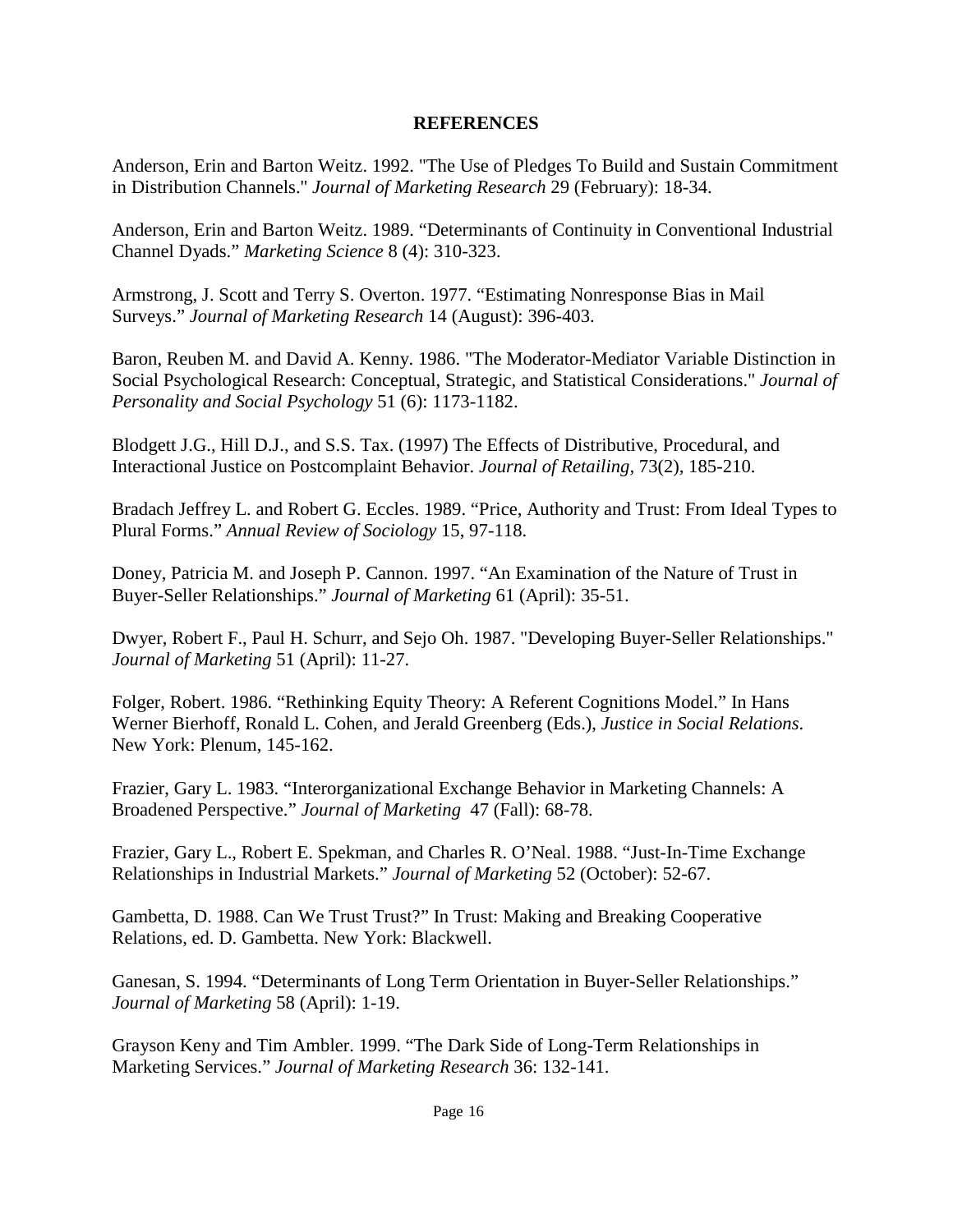Griffith, David A., Michael G. Harvey, and Robert F. Lusch. 2006. "Social Exchange in Supply Chain Relationships: The Resulting Benefits of Procedural and Distributive Justice." *Journal of Operations Management* 24(2): 85-98.

Gundlach, Greogory T. and Patrick E. Murphy.1993. "Ethical and Legal Foundations of Relationship Marketing Exchanges." *Journal of Marketing* 57 (October): 35-46.

Kaufmann, Patrick J. and Louis W. Stern. 1988. "Relational Exchange Norms, Perceptions of Unfairness and Retained Hostility in Commercial Litigation." *Journal of Conflict Resolution* 32 (September): 534-552.

Kish, Leslie. 1965. *Survey Sampling*. New York: John Wiley.

Kumar, Nirmalya, Lisa K. Scheer, and Jan-Benedict E. M. Steenkamp. 1995. "The Effects of Supplier Fairness on Vulnerable Buyers." *Journal of Marketing Research* 32 (February): 54-65.

Kwon, Ik-Whan G. and Taewon Suh. 2004. "Factors Affecting the Level of Trust and Commitment in Supply Chain Relationships." *The Journal of Supply Chain Management* 40(1): 4-14.

Kwon, Ik-Whan G. and Taewon Suh. 2005. "Trust, Commitment and Relationship in Supply Chain Management: A Path Analysis." *Supply Chain Management: An International Journal* 10(1): 26-33.

Lambert, Douglas M. and Martha C. Cooper. 2000. "Issues in Supply Chain Management." *Industrial Marketing Management* 29(1): 65-83.

Larzelere Robert E. and Ted L. Huston. 1980. "The Dyadic Trust Scale: Toward Understanding Interpersonal Trust in Close Relationships." *Journal of Marriage and Family* 42 (3): 595-604.

Lejeune, Miguel A. and Nevena Yakova. 2005. "On Characterizing the 4 C's in Supply Chain Management." *Journal of Operations Management* 23 (2005): 81-100.

Lind, E. A. and T. R. Tyler. 1988. *The Social Psychology of Procedural Justice.* New York and London: Plenum.

Moorman, Christine, Gerald Zaltman, and Rohit Deshpande. 1992. "Relationship Between Providers and Users of Market Research: The Dynamics of Trust Within and Between Organizations." *Journal of Marketing Research* 29 (August): 314-328.

Moorman, Christine, Gerald Zaltman, and Rohit Deshpande. 1993. "Factors Affecting Trust in Marketing Research Relationships." *Journal of Marketing* 57 (January): 81-101.

Morgan, Robert and Shelby Hunt. 1994. "The Commitment-Trust Theory of Relationship Marketing." *Journal of Marketing* 58(3): 20-38.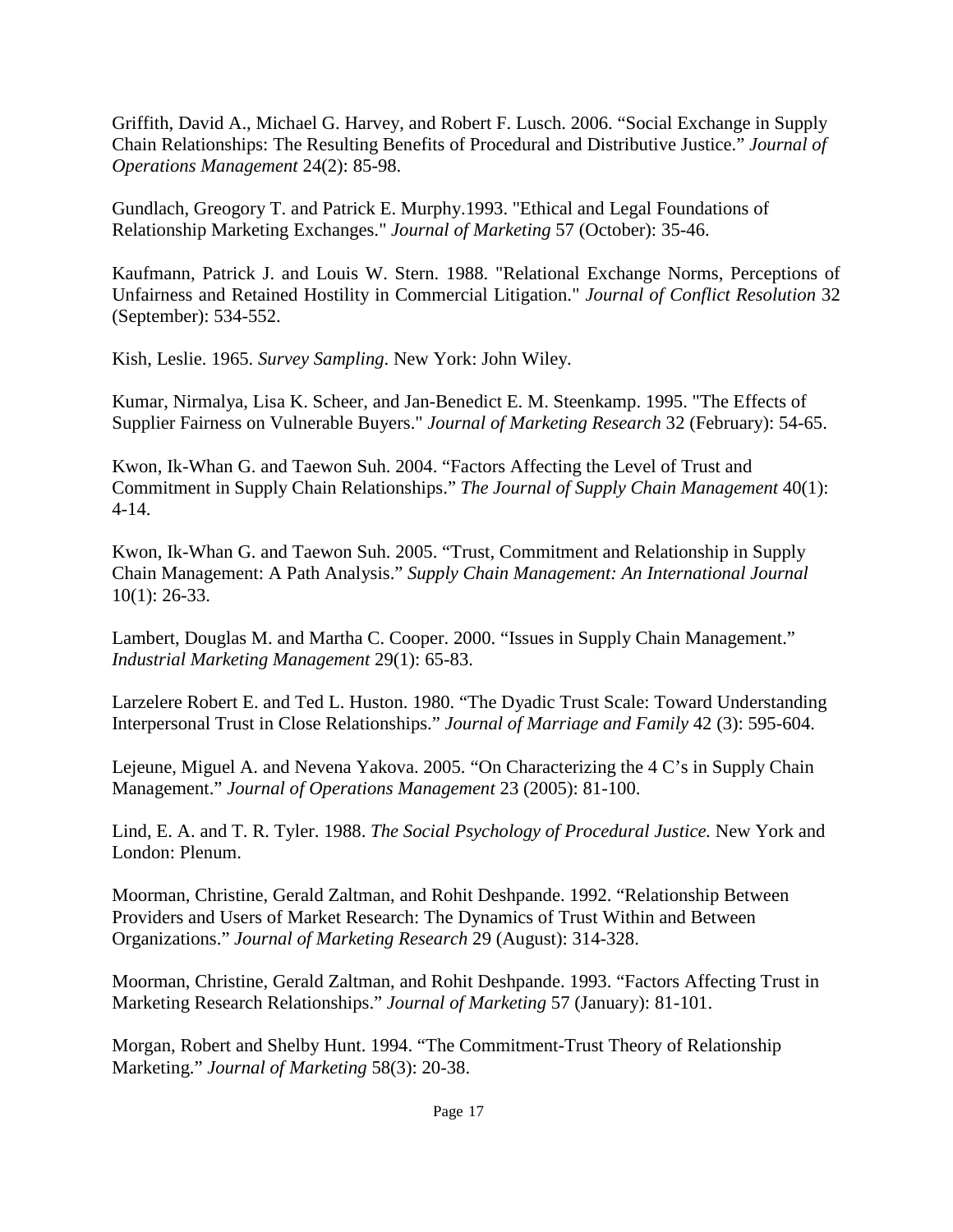Paulraj, A. and I.J. Chen. 2005. "Supply Management and Supply Chain Quality Performance." *The Journal of Supply Chain Management* 41(3): 4-18.

Pelton, Lou E., David Strutton and James R. Lumpkin. 1997. *Marketing Channels: A Relationship Management Approach.* Chicago: Irwin.

Price, James L. and Charles W. Mueller. 1986. *Handbook of Organizational Measurements*. Marshfield, MA: Pittman.

Seiders, Kathleen and Leonard L. Berry. 1998. "Service Fairness: What It Is and Why It Matters." *Academy of Management Executive* 12(2): 8-20.

Tyler, Tom R. and E. Allen Lind. 1992. "A Relational Model of Authority in Groups." *Advances in Experimental Social Psychology* 25: 115-191.

Wong, Yui-Tim, Chi-Sum Wong, and Hang-Yue Ngo. 2002. "Loyalty to Supervisor and Trust in Supervisor of Workers in Chinese Joint Ventures: A Test of Two Competing Models." *International Journal of Human Resource Management* 13(6): 883-900.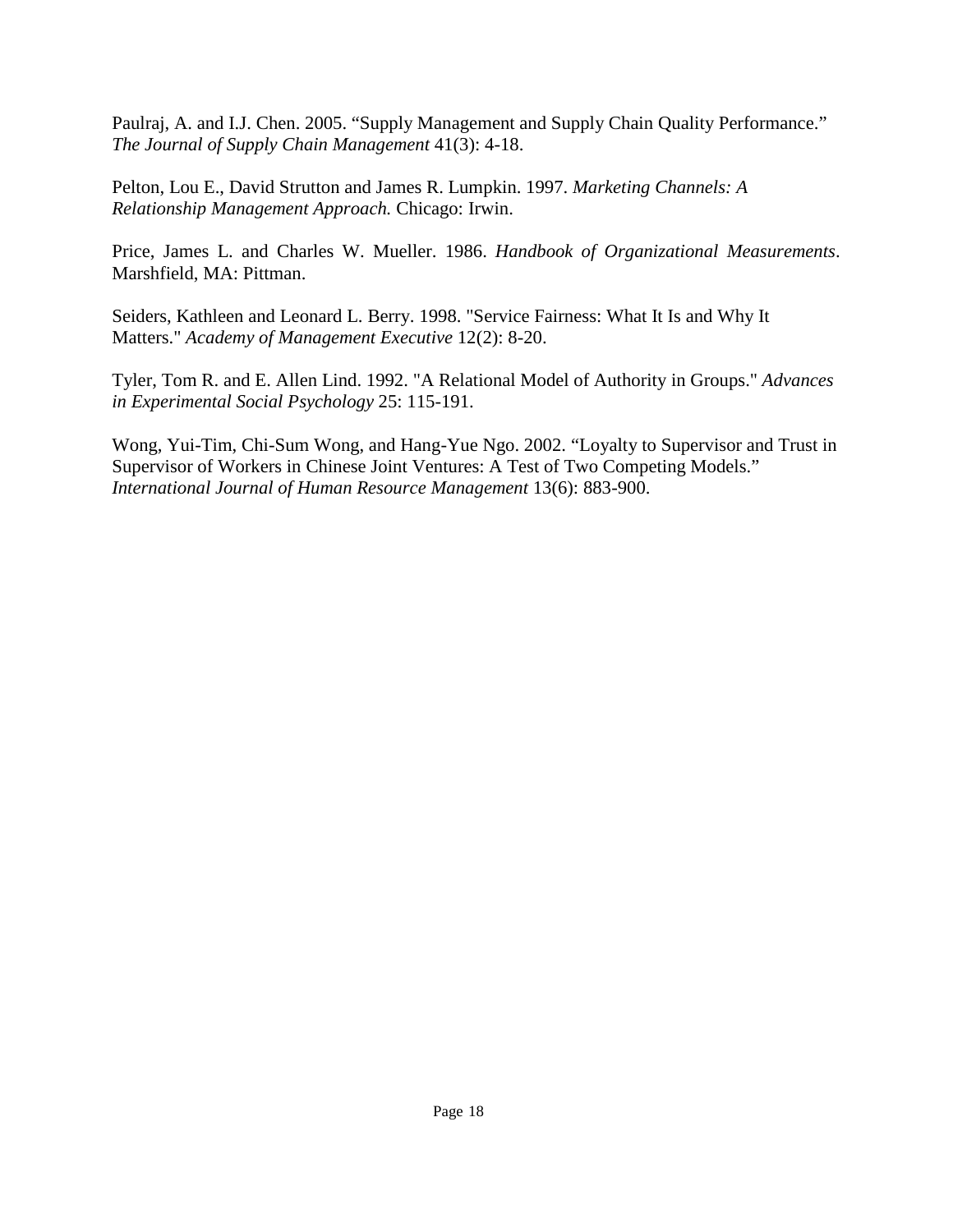## **APPENDIX**

#### **Measures**

Distributive Fairness:  $\alpha = 0.86$ 

- (4 items, 7-point Likert scale, "Strongly Disagree to Strongly Agree")
- 1. This wholesaler provides us fair gross margins on the purchases made from them.
- 2. This wholesaler provides us a fair share of the earnings for the effort we have made to support their product lines.
- 3. This wholesaler provides us fair prices compared to other pharmacies in our industry.
- 4. This wholesaler provides us fair service levels for the investment we have made to support their product lines.

#### Procedural Fairness:  $\alpha = 0.88$

(6 items, 7-point Likert scale, "Strongly Disagree to Strongly Agree")

- 1. This wholesaler promotes bilateral communication with the pharmacies.
- 2. This wholesaler does not differentiate but rather treats all pharmacies similarly.
- 3. This wholesaler sometimes alters its policies in response to a pharmacy's objections.
- 4. This wholesaler provides valid reasons for any changes in their policies affecting the pharmacies.
- 5. This wholesaler makes great effort to learn local market conditions under which our pharmacies operate.
- 6. This wholesaler treats the pharmacies with respect.

#### Trust (Credibility):  $\alpha = 0.94$

(6 items, 7-point Likert scale, "Strongly Disagree to Strongly Agree")

- 1. The wholesaler keeps promises it makes to our pharmacy.
- 2. This wholesaler is reliable.
- 3. If problems arise, this wholesaler is honest about the problems.
- 4. This wholesaler has been consistent in terms of their policies.
- 5. We are confident in the information that this wholesaler provides us.
- 6. Whenever this wholesaler gives our pharmacy advice on our business operations, we know that they are sharing their best judgment.

#### Trust (Benevolence):  $\alpha = 0.87$

(5 items, 7-point Likert scale, "Strongly Disagree to Strongly Agree")

- 1. This wholesaler is genuinely concerned that our pharmacy achieves its goals.
- 2. When making important decisions, this wholesaler considers our welfare before its own.
- 3. This wholesaler considers our interests when problems arise.
- 4. This wholesaler has gone out of its way to help us.
- 5. This wholesaler has made sacrifices for us in the past.

Buyer Loyalty:  $\alpha$  = not applicable for two items

(2 items, 7-point Likert scale, "Strongly Disagree to Strongly Agree")

- 1. We will not switch from this wholesaler at any cost.
- 2. We will shift more business to this wholesaler.

#### Purchase Volume

What percentage of your total annual dollar purchase of prescription drugs do you obtain from this particular wholesaler?  $\frac{9}{6}$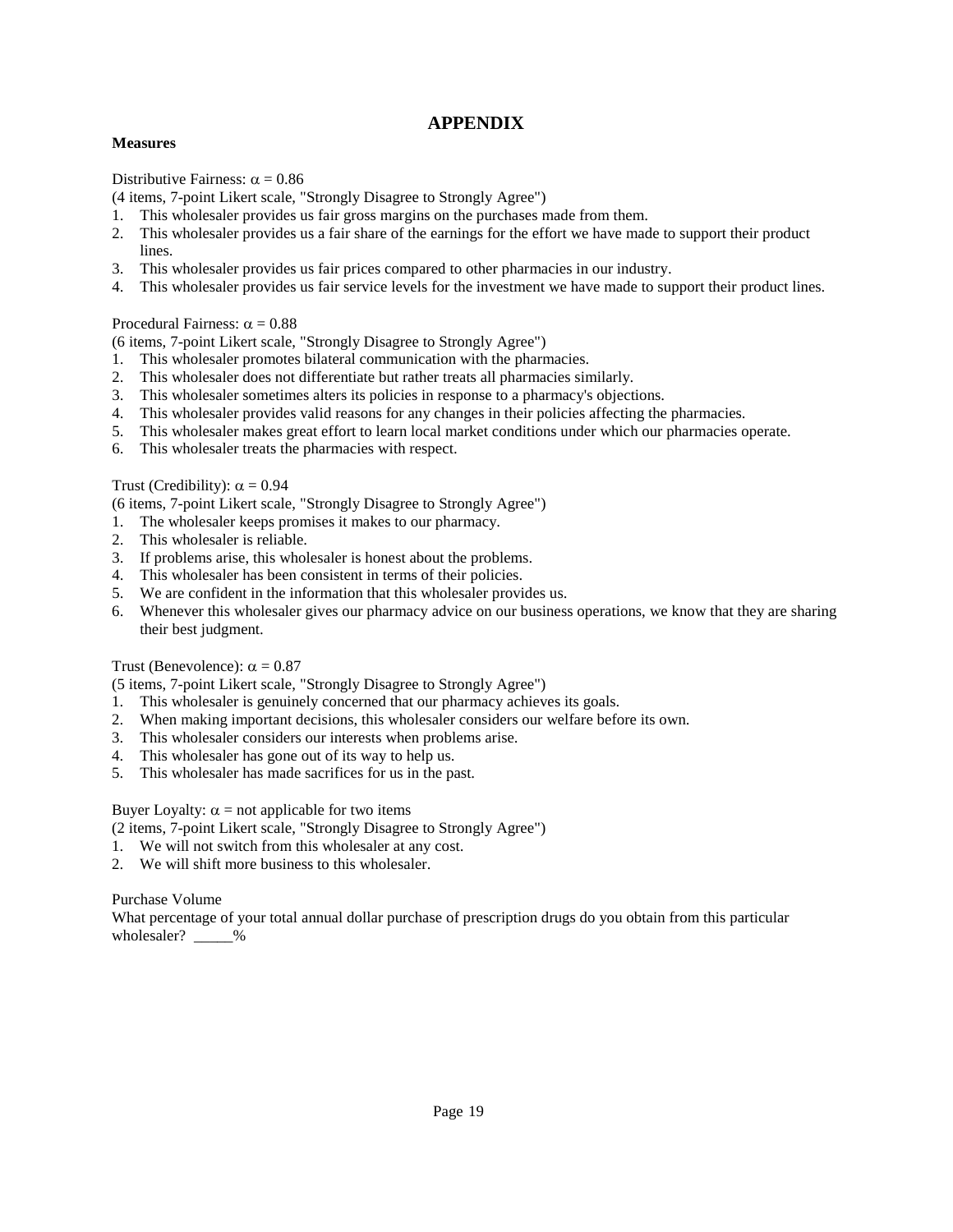| Variables                                    |             |      | Correlations   |       |                |                               |              |
|----------------------------------------------|-------------|------|----------------|-------|----------------|-------------------------------|--------------|
|                                              | Mean SD     |      | $\overline{2}$ | 3     | $\overline{A}$ | 5                             | <sub>0</sub> |
|                                              | 4.45        | 1.19 |                |       |                | 0.370 0.549 0.556 0.534 0.186 |              |
| 1. Buyer Loyalty<br>2. Distributive Fairness | 5.17        | 1.07 |                | 0.714 |                | 0.584 0.612 0.072             |              |
| 3. Procedural Fairness                       | 4.42        | 1.12 |                |       | 0.780          | $0.694$ $0.025$               |              |
| 4. Trust (Credibility)                       | 4.85        | 1.47 |                |       |                | 0.742 0.024                   |              |
| 5. Trust (Benevolence)                       | 4.21        | 1.29 |                |       |                |                               | 0.133        |
| 6. Purchase Volume                           | 84.47 25.34 |      |                |       |                |                               |              |

# **TABLE 1 Means, Standard Deviations, and Intercorrelations**

Note: All correlation coefficients  $> 0.36$  are significant at  $p < 0.01$ , whereas correlation coefficients  $> 0.13$  are significant at  $p < 0.05$ .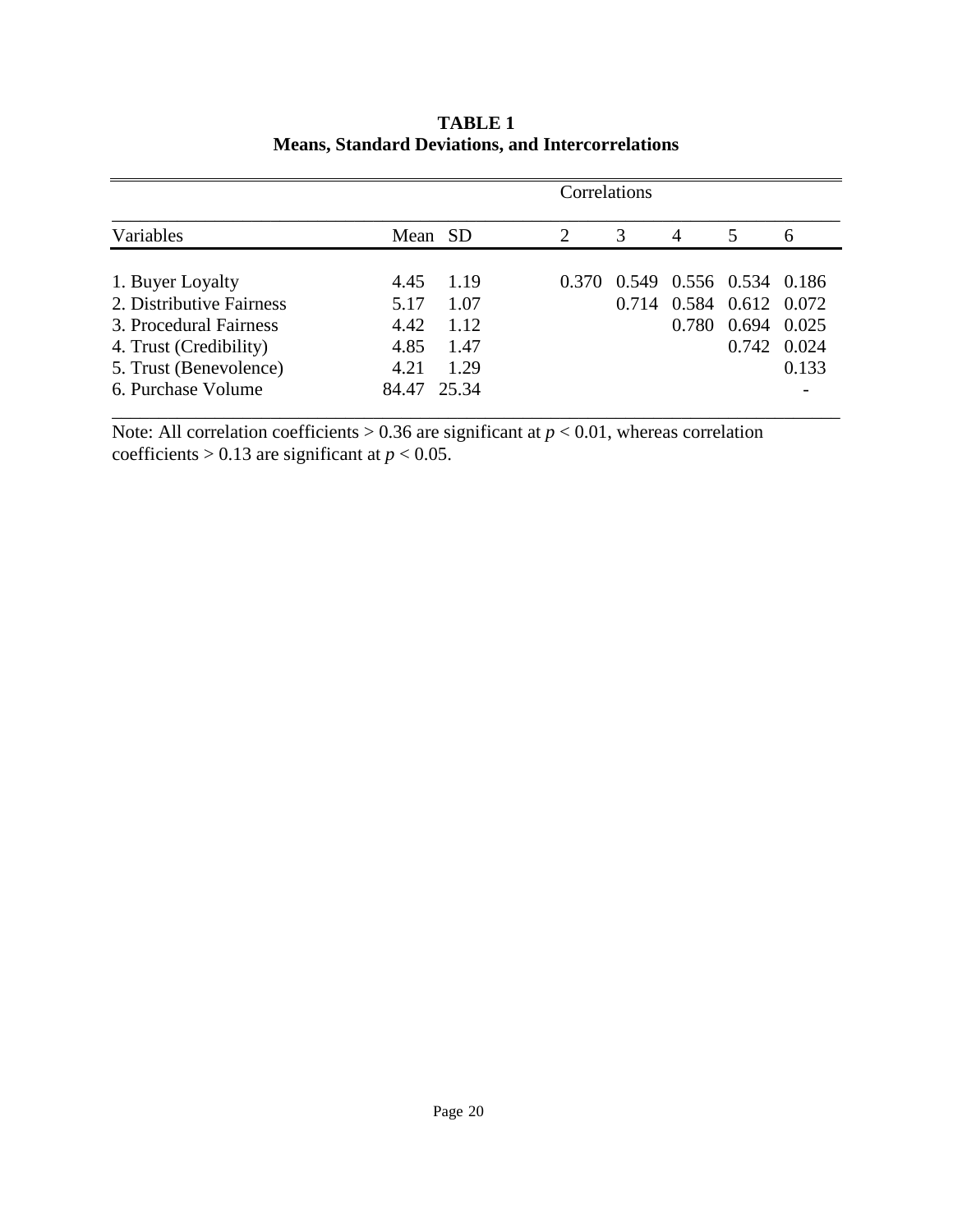| <b>Hypothesized Relationship</b>                                                                                         | <b>Chi-Square</b> diff | df <sub>diff</sub> | <b>Significance</b> |
|--------------------------------------------------------------------------------------------------------------------------|------------------------|--------------------|---------------------|
|                                                                                                                          |                        |                    |                     |
| H <sub>1</sub> a, $PF \rightarrow TC > PF \rightarrow TB$<br>H <sub>1</sub> b. DF $\rightarrow$ TB > DF $\rightarrow$ TC | 17.381<br>8.575        |                    | < 0.0001<br>0.003   |
| H1c. PF $\rightarrow$ TC > DF $\rightarrow$ TC                                                                           | 46.611                 |                    | < 0.0001            |
| H1d. $DF \rightarrow TB > PF \rightarrow TB$                                                                             | 3.911                  |                    | 0.045               |

**TABLE 2 Structural Model Results**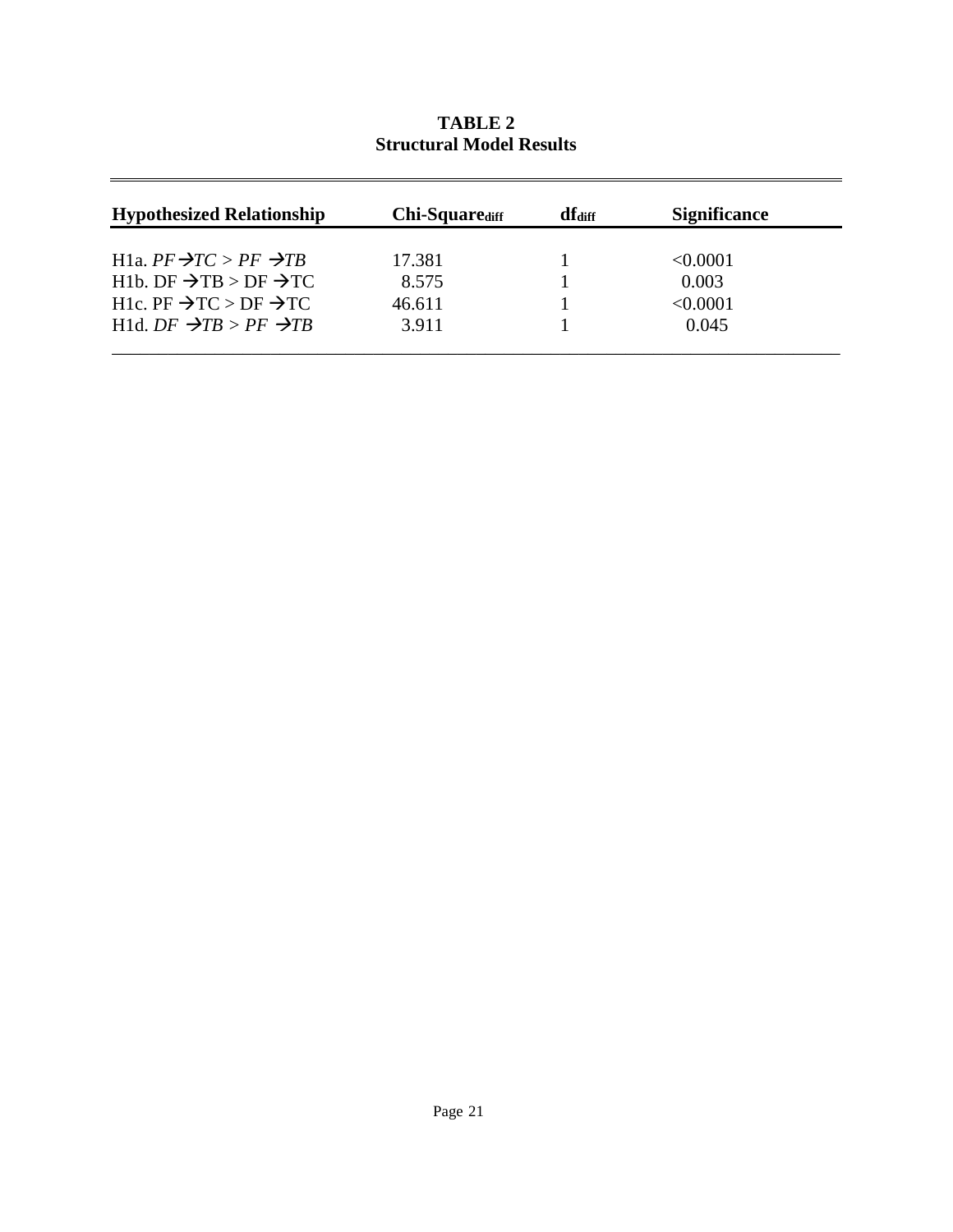**TABLE 3 Mediating Role of Trust-credibility Between Procedural Fairness and Loyalty**

| <b>Variables</b>               | <b>Model 1</b> | <b>Model 2</b> | <b>Model 3</b> |  |
|--------------------------------|----------------|----------------|----------------|--|
| <b>Purchase Volume</b>         | $.208**$       | $.196**$       | $.219***$      |  |
| <b>Procedural Fairness</b>     |                | $.491***$      | $.337***$      |  |
| Trust-credibility <sup>1</sup> |                |                | $.216*$        |  |
| <b>Adjusted R-Square</b>       | .036           | .275           | .331           |  |
| <b>F</b> Statistic             | $6.49*$        | 28.43****      | 20.965****     |  |
|                                |                |                |                |  |

\*\*\*\* *p* < .0001, \*\*\* *p* < .001, \*\* *p* < .01, \**p*<.05

<sup>1</sup>Mediating variable.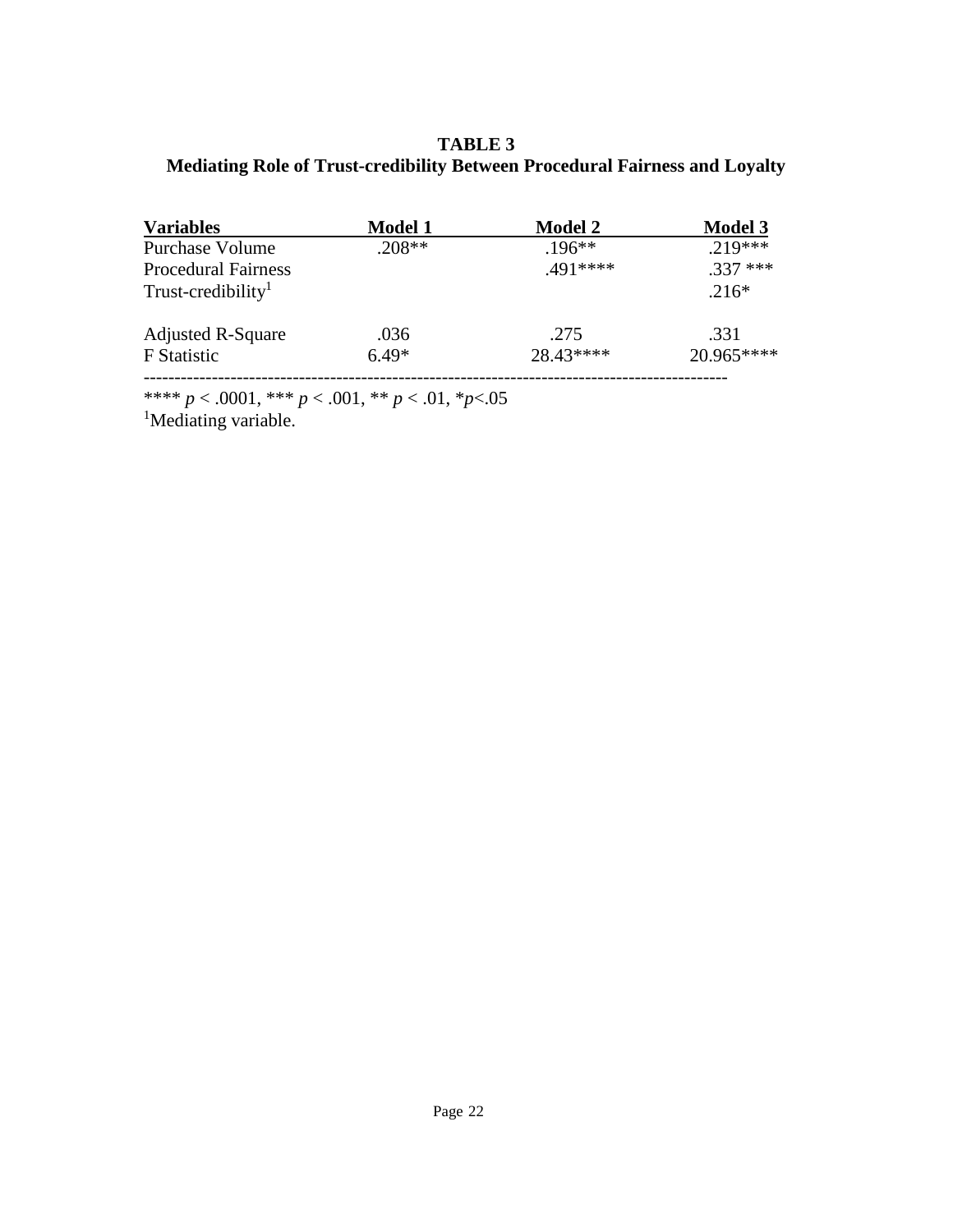# **TABLE 4 Mediating Role of Trust-benevolence Between Distributive Fairness and Loyalty**

| <b>Variables</b>               | <b>Model 1</b> | <b>Model 2</b> | <b>Model 3</b> |  |
|--------------------------------|----------------|----------------|----------------|--|
| <b>Purchase Volume</b>         | $.208**$       | $.182*$        | .117           |  |
| <b>Procedural Fairness</b>     |                | $.269***$      | .137           |  |
| Trust-benevolence <sup>1</sup> |                |                | $.306***$      |  |
| <b>Adjusted R-Square</b>       | .036           | .102           | .168           |  |
| <b>F</b> Statistic             | $6.490*$       | $9.267***$     | 10.761****     |  |
|                                |                |                |                |  |

\*\*\*\* *p* < .0001, \*\*\* *p* < .001, \*\* *p* < .01, \**p*<.05

<sup>1</sup>Mediating variable.